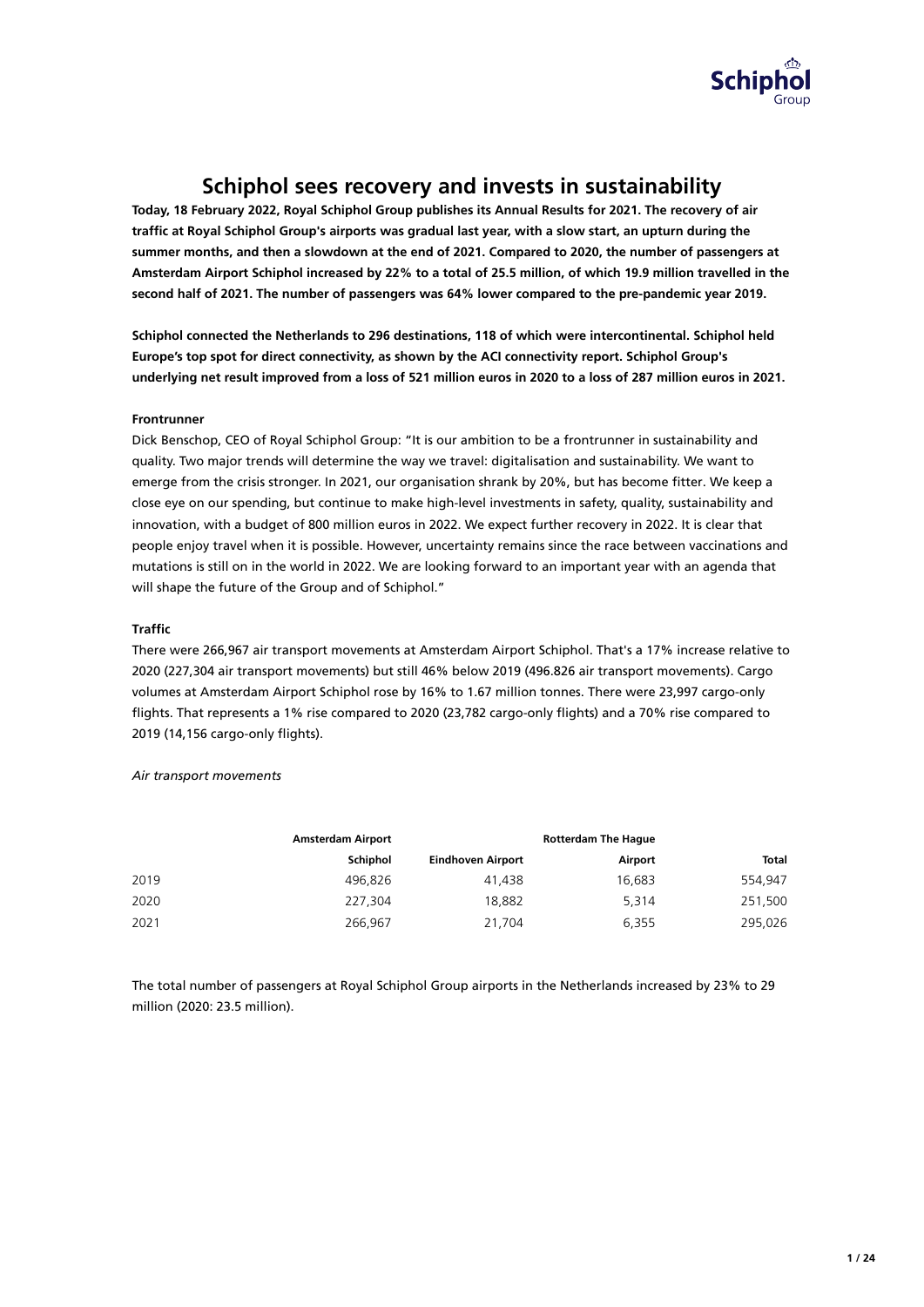

### *Passengers (in millions)*

|      | <b>Amsterdam Airport</b> | <b>Rotterdam The Hague</b> |         |       |  |  |
|------|--------------------------|----------------------------|---------|-------|--|--|
|      | Schiphol                 | <b>Eindhoven Airport</b>   | Airport | Total |  |  |
| 2019 | 71.7                     | 6.7                        | 2.1     | 80.5  |  |  |
| 2020 | 20.9                     | 2.1                        | 0.5     | 23.5  |  |  |
| 2021 | 25.5                     | 2.7                        | 0.8     | 29.0  |  |  |

## **Financials**

The underlying net result for 2021 is a 287 million euros loss (2020: a loss of 521 million euros). Revenue increased by 18.6% to 816 million euros (2020: 688 million euros). Schiphol Group has applied for NOW government support (Noodmaatregel Overbrugging Werkgelegenheid) to the amount of 84 million euros. No bonuses for the Management Board and no dividends have been paid out.

The aviation revenue loss in 2021 due to the COVID-19 pandemic can be settled with the airlines in future years. Also, Schiphol Commercial delivered a positive underlying result of 127 million euros in 2021. The combination of settlement of lost aviation revenue and diversification of its businesses provides Schiphol with sufficient opportunities to recover from the pandemic in the coming years.

A significant fair value gain of 252 million euros on the valuation of the shares in Groupe ADP as a result of the expiration of the Hublink agreement was seen in 2021. This major non-cash adjustment along with other one-off results resulted in a positive net result of 105 million euros in 2021 (2020: loss of 419 million euros).

#### *Underlying results*

| <b>EUR million</b>          | 2019  | 2020   | 2021     |
|-----------------------------|-------|--------|----------|
| Revenue                     | 1.615 | 688    | 816      |
| Underlying EBITDA           | 576   | $-206$ | $\Omega$ |
| Underlying Operating Result | 282   | $-506$ | $-299$   |
| Underlying Net Result       | 270   | $-521$ | $-287$   |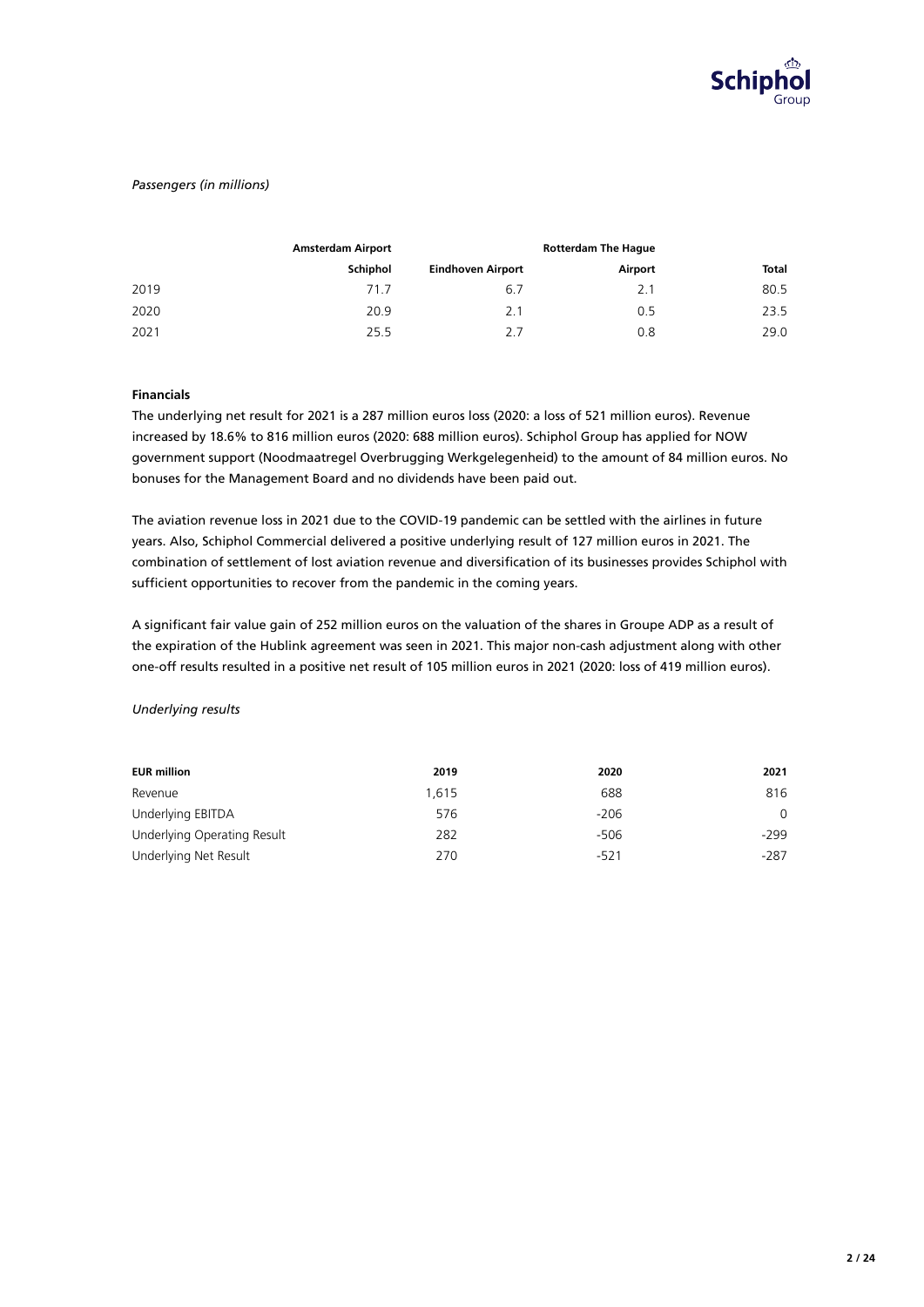

#### **Investments**

Schiphol Group invested 451 million in 2021, mostly in sustainability, innovation, service and safety. Main investments were the doubling of taxiway Quebec, the construction of the new Pier and the redevelopment of Departure Hall 1 with new security lanes. We continued to work together with TU Delft, HvA, NLR and the manufacturing industry in the Netherlands to turn our airports (Schiphol, Eindhoven, Rotterdam, Lelystad) into testing grounds, Living Labs for innovation in flying. We launched the Notifly-app which provides our neighbours with a personal 24-hour air traffic forecast in their area. Other investments were a trial with an autonomous baggage tractor, sustainable taxiing, research into new technology to reduce concentrations of ultrafine particles and participation in Synkero e-fuel plant.

#### **Outlook for 2022**

The COVID-19 pandemic continues to have an adverse effect on passenger demand for air travel at Royal Schiphol Group's airports. This demand was at a low level during the first half of 2021, but traffic increased in the second half of the year. Although the traffic recovery remains uncertain and is subject to the development of COVID-19 and corresponding travel restrictions, Schiphol Group expects further recovery in 2022. In line with our earlier outlook we estimate that the recovery of passenger volumes to 2019 levels will not happen before 2024.

Royal Schiphol Group Corporate Communications & Public Affairs P.O. Box 7501 1118 ZG Schiphol, The Netherlands Tel.: +31 (0) 20 601 26 73 http://www.schipholgroup.nl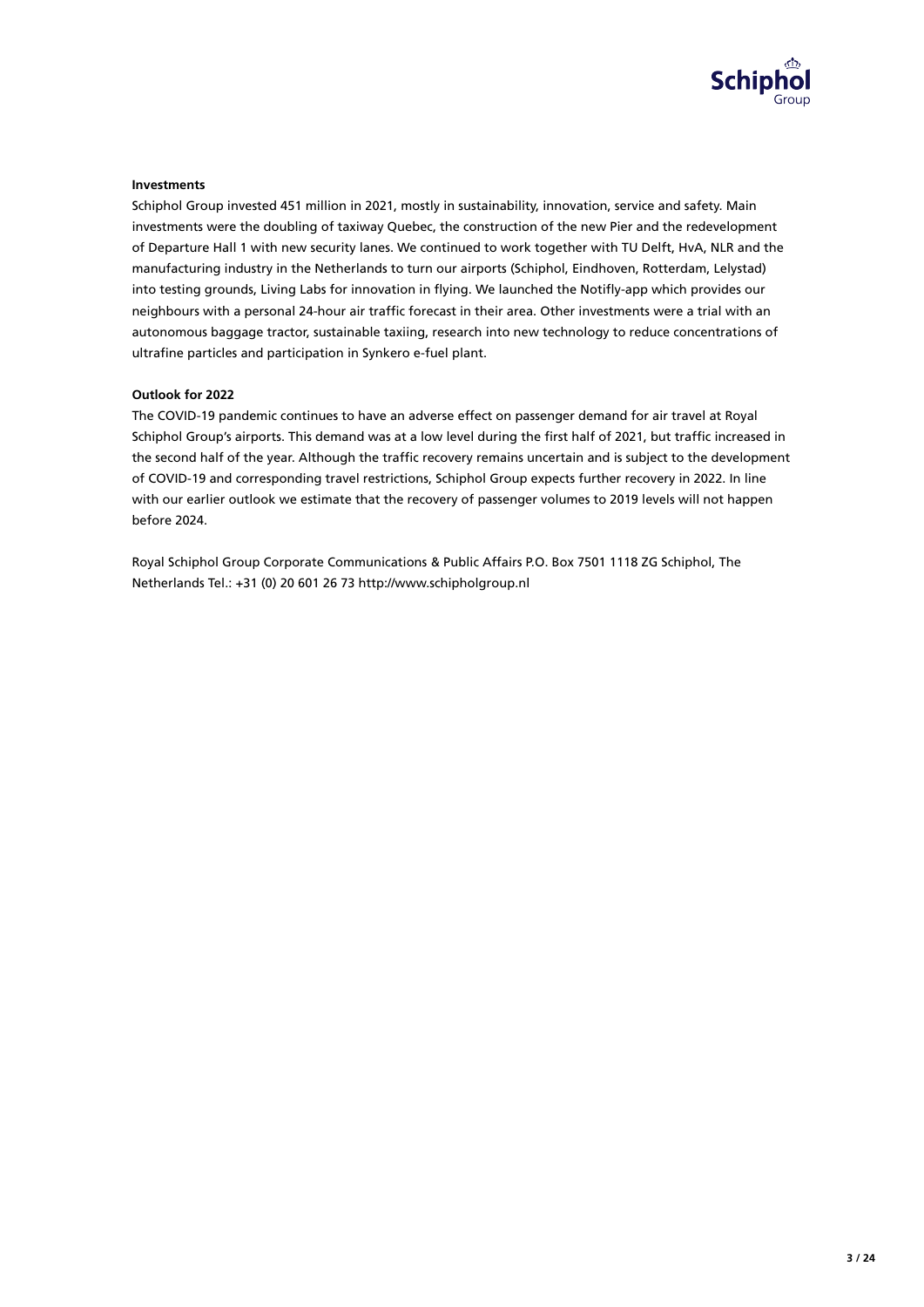

# Key figures

| <b>EUR million unless stated otherwise</b>         |          |          |          |
|----------------------------------------------------|----------|----------|----------|
| (unaudited)                                        | 2021     | 20201    | %        |
| <b>Revenue</b>                                     | 816      | 688      | 18.6     |
| Operating expenses (excluding depreciation,        |          |          |          |
| amortisation and impairment)                       | 816      | 894      | $-8.8$   |
| <b>Underlying EBITDA</b> <sup>2</sup>              | $\bf{0}$ | $-206$   | $-100.2$ |
| Depreciation, amortisation and impairment          | 299      | 300      | $-0.4$   |
| <b>Underlying operating result</b>                 | $-299$   | $-506$   | $-41.0$  |
| Financial income and expenses                      | $-92$    | $-92$    | $-0.5$   |
| Share in results of associates and joint ventures  | -2       | -84      | $-97.5$  |
| <b>Underlying result before tax</b>                | $-392$   | $-682$   | -42.5    |
| Corporate income tax                               | 104      | 156      | $-33.1$  |
| Underlying result for the year                     | $-288$   | -526     | -45.3    |
| Attributable to non-controlling interests          | $-1$     | -5       | $-81.2$  |
| Underlying result for the year attributable to     |          |          |          |
| shareholders                                       | -287     | $-521$   | -45.0    |
| Adjustments for:                                   |          |          |          |
| NOW government grants and Reorganisation provision | 84       | 49       |          |
| Other results from investment property             | 69       | -64      |          |
| Impairment                                         |          | $-18$    |          |
| Other results from financial assets                | 252      |          |          |
| Other results from financial liabilities           | 25       | 151      |          |
| Adjustment from results from associate (ADP)       |          | $-23$    |          |
| Tax impact                                         | -38      | 8        |          |
| <b>Total adjustments</b>                           | 392      | 103      |          |
| <b>Result for the year</b>                         | 104      | -424     | $-124.5$ |
| Attributable to non-controlling interests          | $-1$     | -5       | $-81.2$  |
| Net result attributable to shareholders            | 105      | -419     | $-125.0$ |
| Total equity                                       | 3,531    | 3,363    | 5.0      |
| Investments in intangible and tangible assets      | 451      | 787      | -42.6    |
| Cash flow from operating activities                | -71      | $-157$   | $-55.0$  |
| Proposed dividend                                  |          |          |          |
| Return on equity (ROE) <sup>3</sup>                | 3.0%     | $-11.7%$ |          |
| Leverage <sup>4</sup>                              | 60.8%    | 59.5%    |          |
| FFO / total debt <sup>5</sup>                      | $-0.4%$  | $-3.3%$  |          |
| FFO interest coverage ratio <sup>6</sup>           | 0.75     | $-0.94$  |          |
| Solvency <sup>7</sup>                              | 35%      | 36%      |          |
| Earnings per share (in EUR) <sup>8</sup>           | 562      | $-2,249$ |          |
| Dividend per share (in EUR)                        |          |          |          |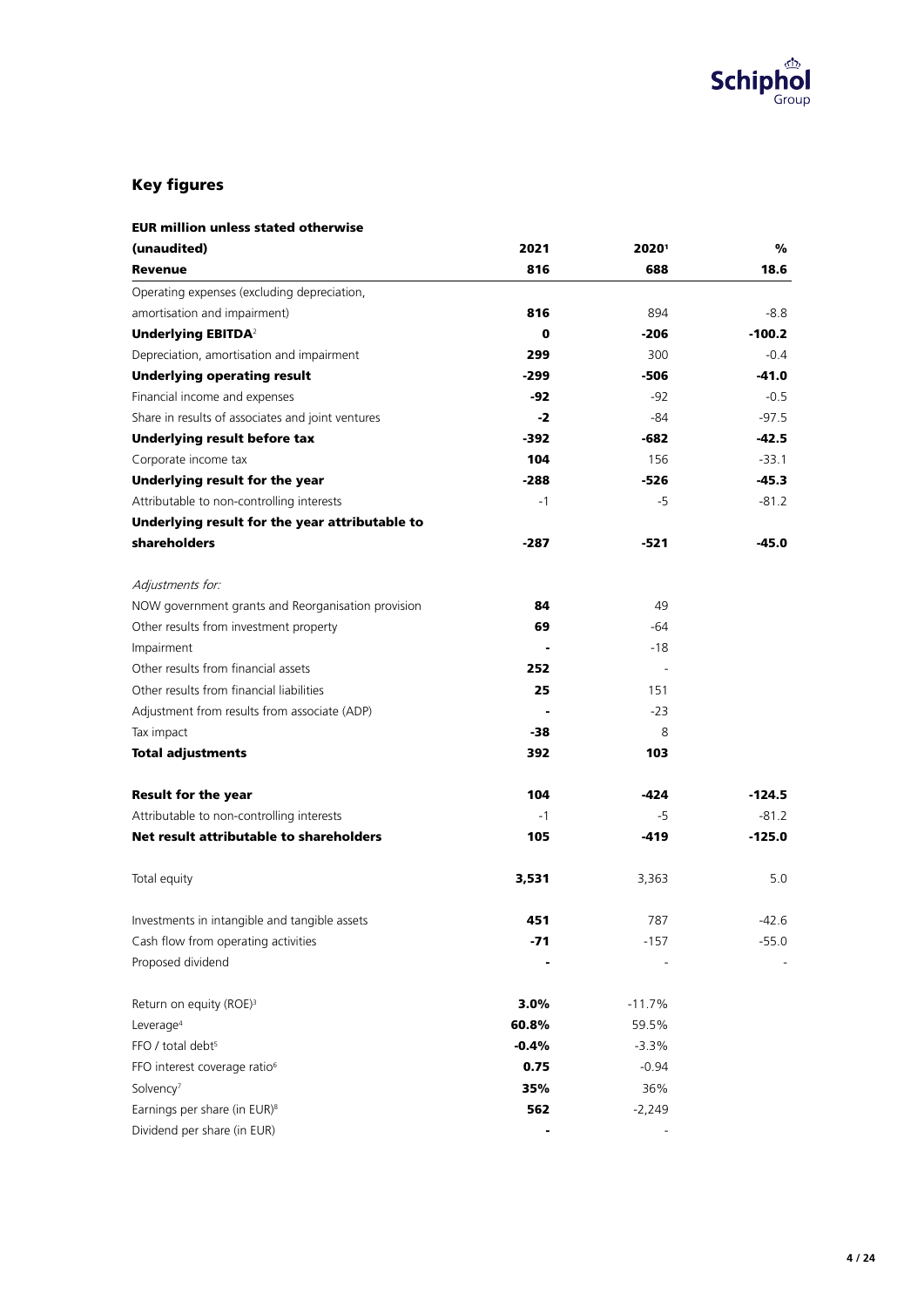

#### EUR million unless stated otherwise

| (unaudited)                                      | 2021         | 20201   | %      |
|--------------------------------------------------|--------------|---------|--------|
| <b>Revenue</b>                                   | 816          | 688     | 18.6   |
| <b>Business volume (in numbers)</b>              |              |         |        |
| Air transport movements <sup>9</sup>             | 295,026      | 251.513 | 17.3   |
| Passenger movements $(x 1,000)^9$                | 28,900       | 23,471  | 23.1   |
| Cargo (x $1,000$ tonnes) <sup>10</sup>           | 1,670        | 1.442   | 15.8   |
| Employees in full-time equivalents <sup>11</sup> | $2.474^{12}$ | 2.711   | $-8.8$ |

1) Restated due to the impact of the expiration of the long-term industrial cooperation ('HubLink') and cross-participation agreement with Groupe ADP, the recognition of a financial liability for the share buyback obligation of our own shares as well as an accounting policy change related to intangible assets.

2) EBITDA: Earnings before interest, tax, depreciation and amortisation.

3) Net result attributable to shareholders / average total equity.

4) Leverage: interest-bearing debt / (total equity + interest-bearing debt).

5) Funds from operations (cash flow from operating activities before changes in working capital) / interest-bearing debt.

- 6) Funds from operations plus gross interest expense / gross interest expense.
- 7) Total equity attributable to owners / Total assets.
- 8) Based on net result attributable to shareholders.
- 9) Amsterdam Airport Schiphol, Rotterdam The Hague Airport and Eindhoven Airport.

10) Amsterdam Airport Schiphol only.

11) Amsterdam Airport Schiphol, Rotterdam The Hague Airport, Eindhoven Airport and Lelystad Airport.

12) On average, 124 employees are included in the reported workforce in full-time equivalents. These employees are part of the Schiphol workforce during 2021, but are non-active as a result of Project Reset. The active workforce is 2,350.

#### **Financial performance**

In 2021, Royal Schiphol Group's underlying net result amounted to a loss of 287 million euros compared with a loss of 521 million euros in 2020. This was due to a slight recovery from the impact of COVID-19 on our business and the aviation industry.

A significant fair value gain of 252 million euros on our investment (shares) in Groupe ADP as a result of the expiration of the HubLink agreement was recognised in 2021. Market developments in the real estate sector also improved, which led to an increase in the fair value of Schiphol's real estate portfolio and, as such, a gain on other results from investment property of 69 million euros (compared with a loss of 64 million euros in 2020). Furthermore, Schiphol Group has recognised the NOW government grants (Noodmaatregel Overbrugging Werkgelegenheid; temporary governmental compensation for labour costs) to the amount of 84 million euros as well as the TVL government grants (Tegemoetkoming Vaste Lasten; allowance for fixed expenses).

These adjustments, including the results of the investment property (mainly non-cash fair value gains), fair value gain on financial assets (ADP) and several other one-off results (including the NOW government grants), resulted in a positive net result attributable to shareholders of 105 million euros in 2021 (2020: loss of 419 million euros).

This press release may contain certain forward-looking statements that are subject to risk in connection with financial factors and *results of Royal Schiphol Group's operations, and in connection with certain plans and objectives of Royal Schiphol Group in this context. By their nature, forward-looking statements involve risk and uncertainty because they relate to or depend on future events and/or circumstances and there are many factors that could cause actual results and developments to differ materially from those expressed or implied by these forward-looking statements. Forward-looking statements and forecasts are based on current* data and historical experience which are not necessarily indicative of future outcomes or the financial performance of Royal *Schiphol Group and should therefore not be considered in isolation.*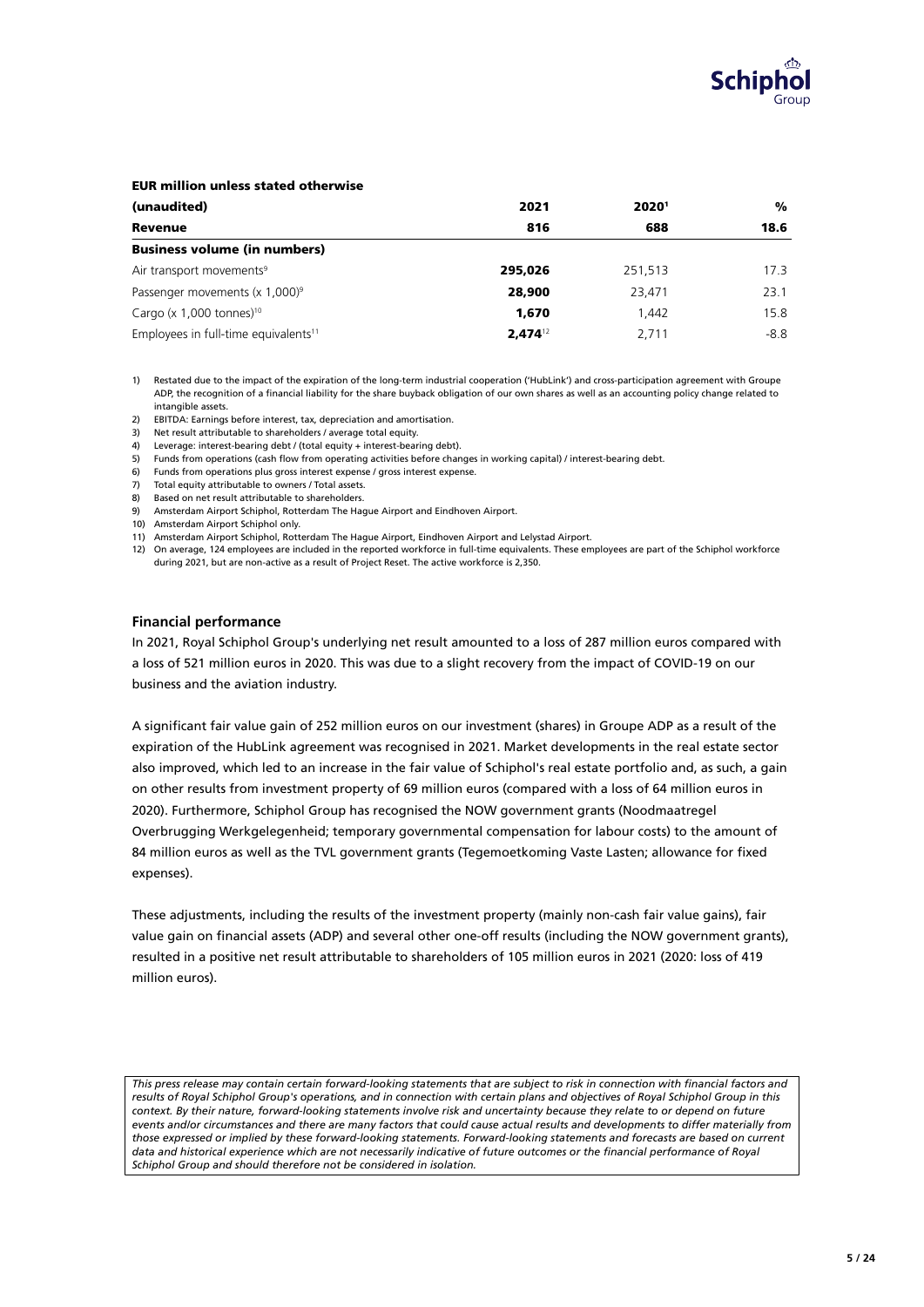

| Revenue                                            |      |      |         |
|----------------------------------------------------|------|------|---------|
| <b>EUR million</b>                                 | 2021 | 2020 | %       |
| Airport charges                                    | 409  | 314  | 30.4    |
| Concessions                                        | 85   | 68   | 24.9    |
| Rent and leases                                    | 171  | 173  | $-0.6$  |
| Parking fees                                       | 66   | 53   | 23.4    |
| Advertising                                        | 9    | 12   | $-26.3$ |
| Services and activities on behalf of third parties | 19   | 15   | 24.1    |
| Other                                              | 56   | 53   | 7.0     |
| <b>Net Revenue</b>                                 | 816  | 688  | 18.6    |

In 2021, revenue increased by 128 million euros (18.6%), rising from 688 million euros in 2020 to 816 million euros. Higher revenue was driven by an increase in passenger numbers and ATMs. The total number of passengers using Schiphol Group's airports increased by 23% to 29.0 million (2020: 23.5 million).

Revenue from airport charges is generated by Amsterdam Airport Schiphol, Eindhoven Airport and Rotterdam The Hague Airport. In 2021, revenue from airport charges at Amsterdam Airport Schiphol increased by 30% to 409 million euros (2020: 314 million euros). This is attributable to an increase in the number of passengers and ATMs as well as a slight increase in the airport charges. Passenger numbers at Amsterdam Airport Schiphol increased by 22.1% to 25.5 million (2020: 20.9 million).

The number of ATMs at Amsterdam Airport Schiphol increased from 227,304 in 2020 to 266,967 in 2021. Cargo volumes also increased by 16% compared with 2020 to 1.67 million tonnes (2020: 1.44 million tonnes).

Passenger numbers at Eindhoven Airport increased by 27% to 2.7 million in 2021, and the number of ATMs also increased by 15% compared with 2020 to 21,704. Revenue from airport charges increased by 43% to 21.8 million euros (2020: 12.4 million euros), also due to an increase in airport charges.

The number of passengers served by Rotterdam The Hague Airport rose by 56% to 0.8 million in 2021, while the number of ATMs increased by 1,037 to 6,351. These positive developments led revenue from airport charges at Rotterdam The Hague Airport to increase by 34% to 10.9 million euros (2020: 8.2 million euros).

The total revenue generated by Schiphol Group through concessions increased by 25% to 85 million euros in 2021 (2020: 68 million euros) following an increase in passenger numbers at Amsterdam Airport Schiphol as well as our regional airports. The average spend per passenger on retail airside at Amsterdam Airport Schiphol increased by 2.3%, from 13.70 euros in 2020 to 14.02 euros in 2021. This was due to changing customer profiles (share of leisure passengers dropped), which resulted in a higher average transaction value per conversion of departing passenger, combined with lower terminal crowdedness leading to higher sales in shops. Food and beverage spending per departing passenger also increased by 14.8%, from 5.20 euros to 5.97 euros. Given that landside food & beverage outlets were closed for parts of the year due to the COVID-19 regulations, food & beverage sales shifted to outlets at airside, resulting in an increase in spend per departing passenger.

Total revenue from rents and leases decreased slightly in 2021, falling by 0.6% from 173 million euros to 171 million euros. This decrease was primarily caused by the demolition of three cargo buildings to free up space for the new Quebec taxiway as well as additional vacancies in the WTC office. The average occupancy rate of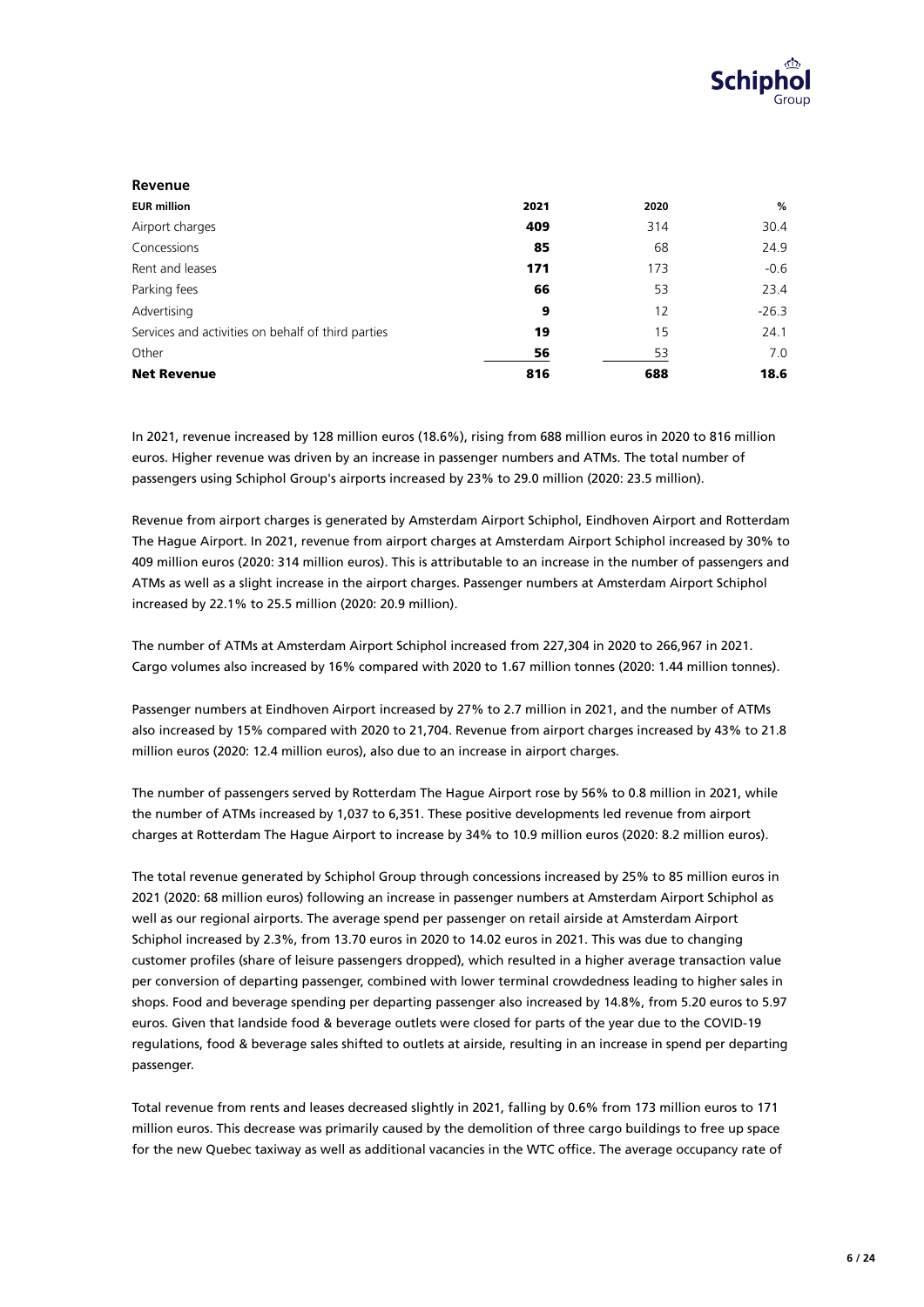

Schiphol's total real estate portfolio in 2021 was 94.3%, which is slightly lower than the average occupancy rate of 95.0% in 2020. This decrease in occupancy can be attributed to several contract terminations in the office portfolio.

Total parking revenue increased by 23.4% to 66 million euros in 2021. Parking revenue at Amsterdam Airport Schiphol increased by 9 million euros to 58 million euros. This is attributable to an increase in the number of passengers (22.1%) at Schiphol. Staff parking saw a decrease of 8.7% due to the cancellation of subscriptions by customers. The rise in passenger numbers at Eindhoven Airport and Rotterdam The Hague Airport also resulted in an increase in parking revenues of 3 million euros compared with 2020.

Other revenue increased by 3 million euros, primarily driven by an increase in passengers with reduced mobility and distributions received from our international contract related investments.

#### **Underlying operating expenses**

| <b>EUR million</b>                         | 2021 | 20201 | %      |
|--------------------------------------------|------|-------|--------|
| Outsourcing and other external costs       | 454  | 489   | $-7.2$ |
| Employee benefits                          | 213  | 250   | $-149$ |
| Security                                   | 149  | 155   | $-37$  |
| Underlying operating expenses (excl.       |      |       |        |
| Depreciation, amortisation and impairment) | 816  | 894   | -8.8   |

1) Restated due to the impact of the expiration of the long-term industrial cooperation ('HubLink') and cross-participation agreement with Groupe ADP, the recognition of a financial liability for the share buyback obligation of our own shares as well as an accounting policy change related to intangible assets.

The underlying operating expenses decreased by 78 million euros in 2021, falling from 894 million euros to 816 million euros. The decrease in operating expenses was partly due to various cost-saving actions that were implemented throughout the company.

Outsourcing and other external costs decreased to 454 million euros in 2021 (2020: 489 million euros), primarily as a result of decreased operational costs due to the downsizing of operations (Project Reset). The cost of maintenance activities decreased by 7 million euros in 2021 to 126 million euros (2020: 133 million euros), mostly due to cost saving measures.

Employee benefits decreased by 37 million euros compared with 2020. This was mainly the result of a reduction in the number of employees (and costs) due to Project Reset (reorganisation).

Security costs in 2021 were 6 million euros lower than the previous year (149 million euros compared with 155 million euros for 2020).

#### **Underlying depreciation, amortisation and impairment**

Depreciation, amortisation and impairment is in line with 2020 and amounts to 299 million euros in 2021. Depreciation increased slightly, rising by 3 million euros due to new assets taken into operation as well as the impact of accelerated depreciation and assets being fully depreciated. Amortisation is in line with 2020 and includes the impact of expensing software related assets as a result of a change in accounting policy (amortisation costs were reversed in 2020). Excluding the impairment costs of 18 million euros (mostly relating to land positions), impairment costs slightly decreased (from 5 million euros to 4 million euros) for 2021.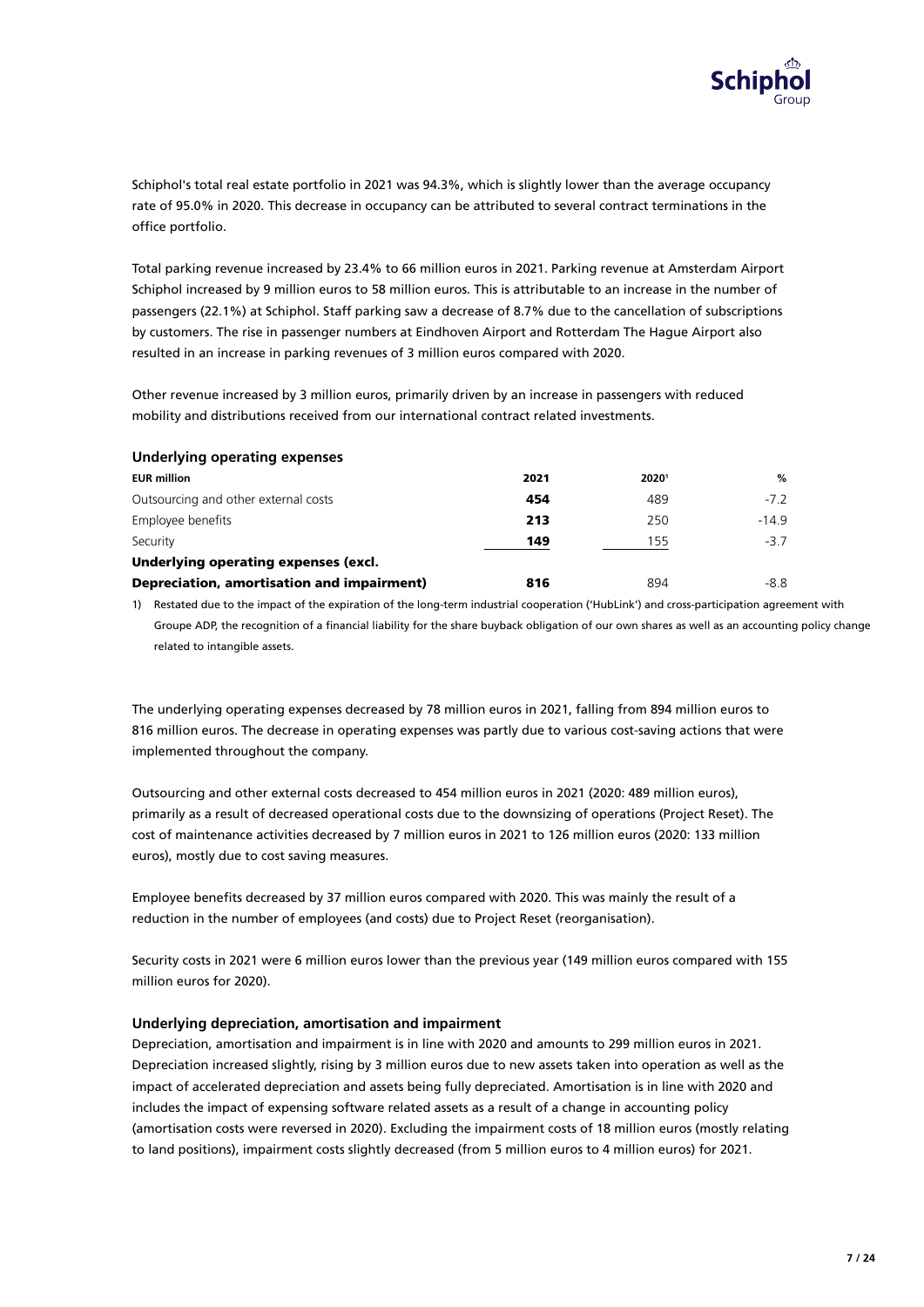

## **Underlying operating result**

| <b>EUR million</b>                 | 2021   | 20201  | %       |
|------------------------------------|--------|--------|---------|
| Aviation                           | $-405$ | $-556$ | $-27.2$ |
| Schiphol Commercial <sup>2</sup>   | 127    | 100    | 27.5    |
| Alliances & Participations         | -21    | -50    | -56.6   |
| <b>Underlying operating result</b> | -299   | -506   | $-40.9$ |

1) Restated due to the impact of the expiration of the long-term industrial cooperation ('HubLink') and cross-participation agreement with Groupe ADP, the recognition of a financial liability for the share buyback obligation of our own shares as well as an accounting policy change related to intangible assets.

2) The 2020 information has been restated in the table to reflect the change in reporting segments.

The underlying operating result improved in 2021, generating a negative result of 299 million euros compared with a loss of 506 million euros in 2020. This was mostly as a result of the combination of an increase in passenger numbers and ATM's as well as a decrease in operating expenses due to various cost saving measures.

Effective 1 March 2021, Schiphol Group was restructured into three business areas: Aviation, Schiphol Commercial (previously: Consumer Products & Retail and Real Estate) and Alliances & Participations. This change had an impact on the (segmentation) reporting of Schiphol, including the table presented above. No significant changes occurred in Aviation and Alliances & Participations. Schiphol Commercial consists of the following main business activities: Concessions, Commercial Real Estate, Terminal Real Estate and Parking.

The underlying operating result from Aviation increased by 151 million euros, resulting in an operating loss of 405 million euros in 2021 compared with a loss of 556 million euros in 2020. This is attributable to an increase in the number of passengers and ATMs as well as a slight increase in the airport charges.

The underlying operating result of Schiphol Commercial increased in 2021, from 100 million euros to 127 million euros. This is as a result of an increase in revenue of Concessions and Parking, both due to an increase in passengers numbers compared to 2020.

The underlying operating result for Alliances & Participations increased by 29 million euros mainly due to the increased revenue from domestic airports and lower expenses by Schiphol Telematics and Utilities.

#### *Financial income and expenses*

The underlying net financial income and expenses is 92 million euros negative and in line with 2020. However, excluding the impact of the conversion of the redeemable preference shares held in Hobart International Airport (TGHC) in 2020, the net financial expense increased by 7 million euros due to an increase in borrowings.

Net financial income and expenses increased by 127 million euros to 185 million euros in 2021. This is due the significant fair value gain of 252 million euros on our investment (shares) in Groupe ADP as a result of expiration of the Hublink agreement. Furthermore, it also includes the impact of the remeasurement of the financial liability relating to the share buy-back obligation of 25 million euros in 2021 (2020: 150 million euros).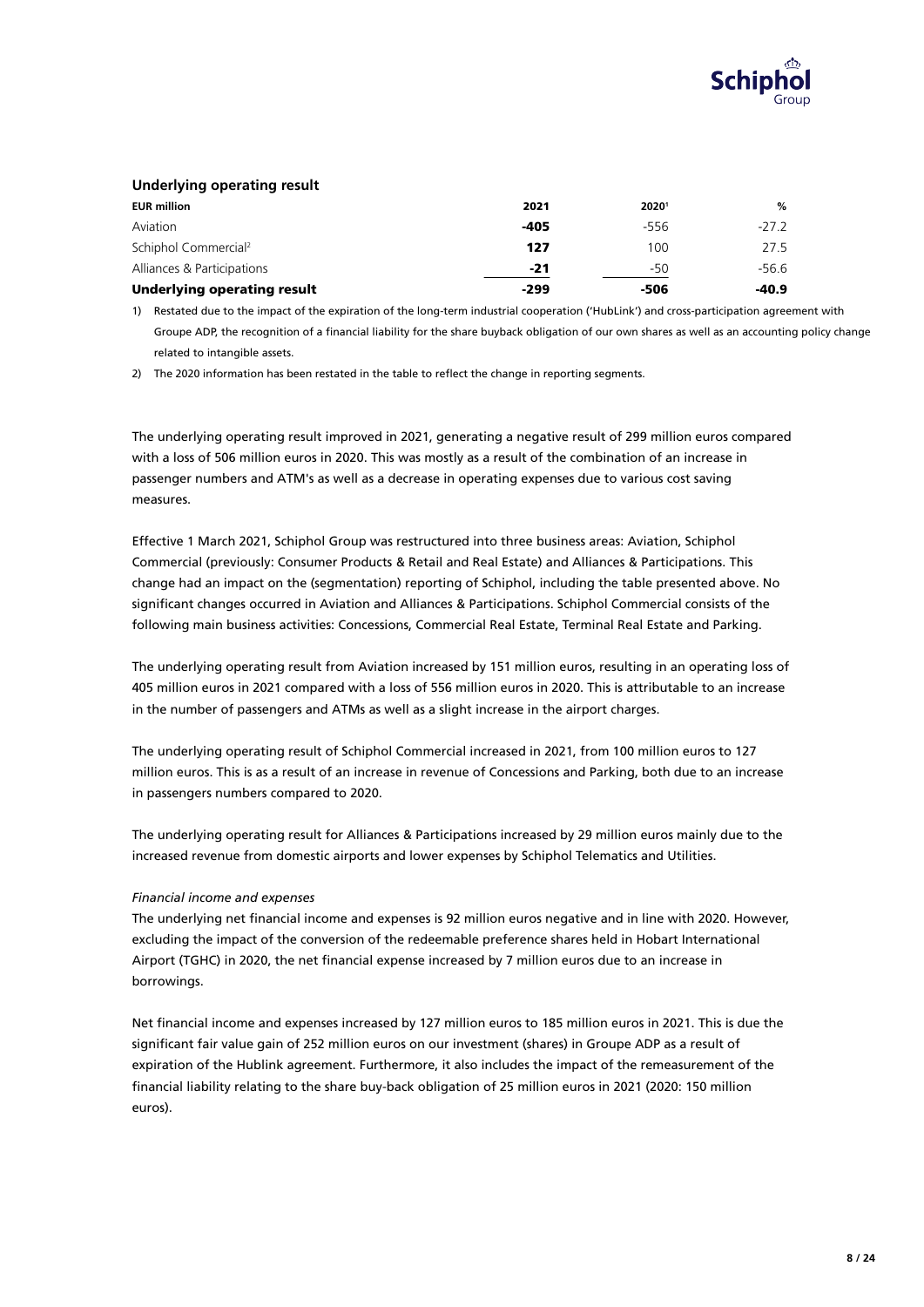

#### *Share in results of associates and joint ventures*

| <b>EUR million</b>                           | 2021  | 2020  | %        |
|----------------------------------------------|-------|-------|----------|
| Groupe ADP                                   | $-16$ | -78   | -78.9    |
| <b>Brisbane Airport Corporation Holdings</b> | 9     | $-12$ | >100     |
| Hobart International Airport (TGHC)          | -4    |       | $> -100$ |
| Other results of associates                  | 10    |       | >100     |
| Underlying result of associates and joint    |       |       |          |
| ventures                                     | -2    | -84   | -97.5    |

The underlying share in the results of associates and joint ventures increased by 82 million euros, leading to a loss of 2 million euros in 2021 (2020: 84 million euros negative). The fluctuations in the share of the results of associates and joint ventures was mainly driven by an increase of the results on our international activities. The international airports were also heavily impacted by the travel restrictions and border closures due to COVID-19, though some improvements in passenger numbers were seen during 2021. The results from Groupe ADP for the 2021 financial year include the January to June period, compared with the full year in 2020. This is due to the expiration of the HubLink agreement between Schiphol and Groupe ADP. Taking into account the adjustment relating to the impairment from the results from ADP of 23 million euros in 2020, the share in results of associates and joint ventures increased with 105 million euros.

#### **Corporate income tax**

The underlying corporate income tax amounted to 104 million euros in 2021 compared with 156 million euros in 2020. This excludes the tax impact of the taxable adjustments with a total impact of 38 million euros for 2021 (8 million euros for 2020).

#### **Underlying net result**

As a result of the developments outlined above, the underlying net result for 2021 increased by 234 million euros to 287 million euros loss (2020: 521 million euros negative).

#### **Net result**

These adjustments, including the results of the investment property (mainly non-cash fair value gains), fair value gain on financial assets (ADP) and several other one-off results (including NOW government grants), the net result for 2021 amounted to a positive result of 105 million euros. The return on equity (ROE) amounted to 3.0% positive in 2021 (2020: 11.7% negative adjusted for the impact of the correction of accounting error and change in accounting policy).

#### *NOW government grant contributions and reorganisation provision*

Schiphol has applied for the NOW government grant contributions to the amount of 84 million euros for 2021 (2020: 112 million euros), of which Schiphol Group has already received a portion thereof in advanced payments. It also includes the reorganisation provision of 63 million euros due to Project Reset in 2020. Including the support received and reorganisation provision of 2020, operating expenses (excl. depreciation, amortisation and impairment) decreased by 113 million euros.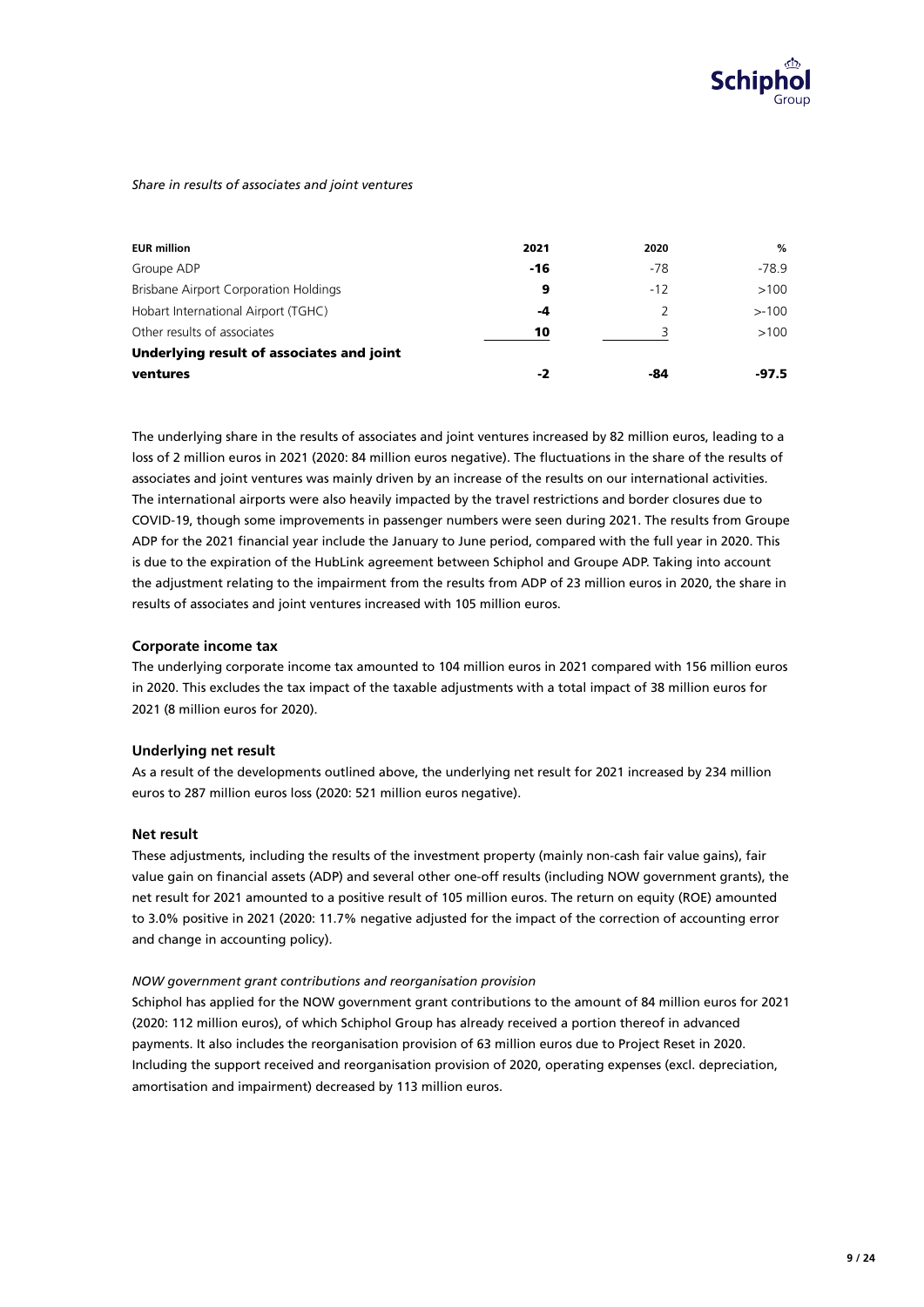

## *Other income and changes in the value of investment property*

In contrast with prior year, a mix of favourable and unfavourable market conditions contributed to a fair value gain on our commercial real estate portfolio of 69 million euros in 2021 (2020: loss of 64 million euros). This is mainly explained by the strong performance of the logistics real estate market; the net initial yield (NIY) decreased, which led to a gain of 46 million euros. Also the Italian portfolio benefitted from a decreasing NIY on logistic real estate, which caused a gain of 12 million euros. However, rising yields in the office market, and in particular the secondary office market, caused by the COVID-19 pandemic and the changing environment, led to a fair value loss of 50 million euros. Fair value gains of 40 million euros were recognised on investment property under construction due to the change in construction plans and the signing of a new lease contract. Fair value gains of 24 million euros were recognised on land positions due to favourable market developments for this segment.

#### **Other results from financial assets and financial liabilities**

A significant fair value gain of 252 million euros on our investment (shares) in Groupe ADP as a result of the expiration of the HubLink agreement was recognised in 2021. As a result of the recognition of the share buyback obligation, financial income to the amount of 25 million euros in 2021 was recognised due to the remeasurement of the financial liability. In 2020 the remeasurement amounted to 151 million euros financial income.

#### *Tax impact*

Corporate income tax amounted to 66 million euros income in 2021 compared with 164 million euros in 2020. The negative results (excluding the impact of the fair value gain of 252 million euros as this is non-taxable) provide us with a tax benefit, as the losses can be compensated by future benefits. In 2021, the tax burden was higher than the domestic income tax rate of 25%. The higher tax burden was mainly attributable to the application of the participation exemption to the results (and fair value gain) of associates and joint ventures. The effective tax rate for the 2021 financial year was therefore 175.4%. At the end of 2021 the House of Representatives and the Senate approved the Belastingplan 2022 including an increase of the nominal income tax rate from 25.0% to 25.8% in 2022 onwards. The rate at which an important part of the deferred tax assets and liabilities will be settled is calculated at the new current rate of 25.8%. The changes in the nominal income tax rate applicable as from 2022 caused revaluations of deferred tax assets and liabilities. The higher rate at which differences will be settled also resulted in a positive deferred tax effect.

#### **Balance sheet and cash flow developments**

The balance sheet total as at 31 December 2021 amounted to 9.891 million euros. This figure increased by 653 compared with 31 December 2020 9,238 million euros (2019: 7,797 million euros). Total equity increased by 168 million euros to 3,531 million euros, largely due to the accumulated 2021 financial year profit of 105 million euros. No dividends were paid during 2020 and no dividends are expected to be paid over 2021.

Non-current assets decreased by 298 million euros to 7,512 million euros as at 31 December 2021. The decrease was mainly due to the decrease in investments in associates and joint ventures of 612 million euros to the reclassification of the investment in ADP to an asset held for sale. Assets under construction or development decreased by 128 million euros, largely due to the assets that were commissioned during 2021. Within investment property, fair value gains of 69 million euros are included. The deferred tax asset includes an additional amount of 67 million euros mostly related to the assessed losses for 2021.

Current assets increased by 950 million euros compared with 2020, largely as a result of the reclassification of and the fair value gain on our investment in ADP (previously classified as an associate) to an asset held for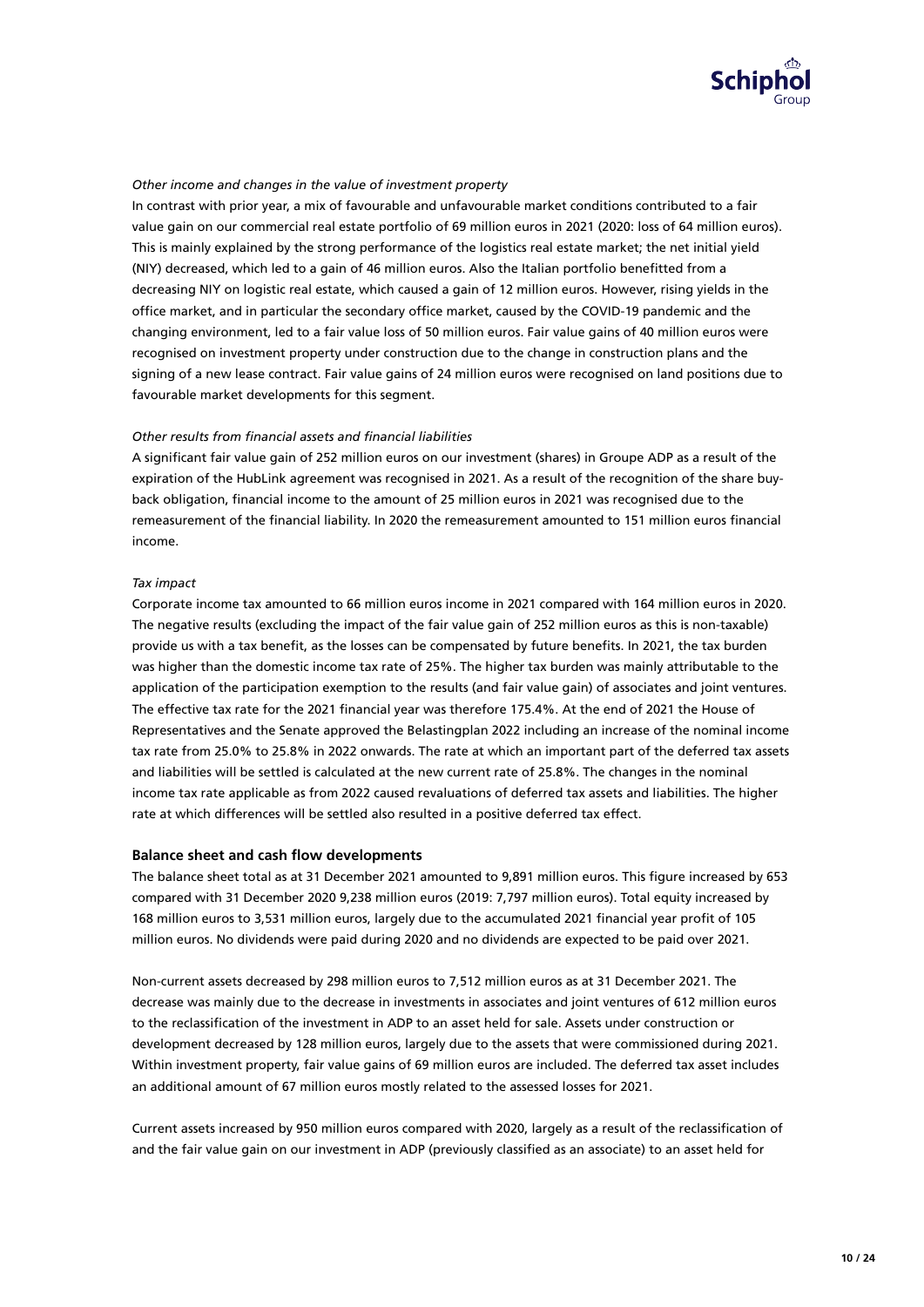

sale. Cash and cash equivalents also increased by 166 million euros, which was mainly due to an increase in bank deposits. As at 31 December 2021, Schiphol Group held 198 million euros in cash and 1,042 million euros in bank deposits, of which Schiphol has invested 647 million euros in money market funds. The cash was generated from issuing bonds in April 2021 under the EMTN programme for a total amount of 1,000 million euros. During April 2021, bonds to the value of 438 million euros were repaid. 9 million euros was also paid on loans from the European Investment Bank.

Non-current liabilities includes the share buyback obligation of 346 million euros in 2021. This relates to the obligation for Schiphol to purchase its own equity instruments (shares) for cash (or another financial asset) and resulted in a financial liability to be recognised at the present value of the redemption amount. Groupe ADP currently holds the 8% of our shares.

With shareholders' equity of 3,481 million euros and interest-bearing debts of 5,407 million euros, the leverage is 60.8% (compared with 59.5% as at 31 December 2020).

#### *Investments*

In 2021, Schiphol invested 451 million euros, a decrease of 42.6% compared with 2020 (2020: 787 million euros). This was due to how the investment portfolio was managed in response to the COVID-19 pandemic. The most significant investments in 2021 are listed below:

- development of the new pier;
- redevelopment of Departure Hall 1;
- execution of maintenance on runway 18R-36L (Polderbaan) (and other airside assets);
- upgrading piers;
- completion of dual taxiway system.

#### **Cash flow developments**

Cash flow from operating activities amounted to an outflow of 71 million euros in 2021 compared with an outflow of 157 million euros in 2020. This decrease was attributable to a higher outflow of working capital during 2021. Schiphol also received a tax refund from the Belastingdienst during 2020, which resulted in an inflow. No tax receipts occurred during 2021.

Total cash flow from investing activities amounted to an outflow of 308 million euros in 2021 compared with an outflow of 1,285 million euros in 2020. This was mainly due to a reduced outflow of investments in property, plant and equipment, as well as an inflow from deposits in the current year.

Net cash flow from operating and investing activities – free cash flow – amounted to an outflow of 379 million euros in 2021 compared with an outflow of 1,443 million euros in 2020.

Cash flow from financing activities amounted to 544 million euros positive (2020: 2,048 million euros inflow), mainly as a result of 996 million euros in proceeds from issuing bonds of 1,000 million euros and repaying bonds and loans to the value of 455 million euros.

Mainly as a consequence of the aforementioned developments in the operating result and the positive cash flow from financing activities, the net cash flow in 2021 amounted to an inflow of 166 million euros (2020: 605 million euros inflow). As a result, the net amount of cash balances, taking into account exchange and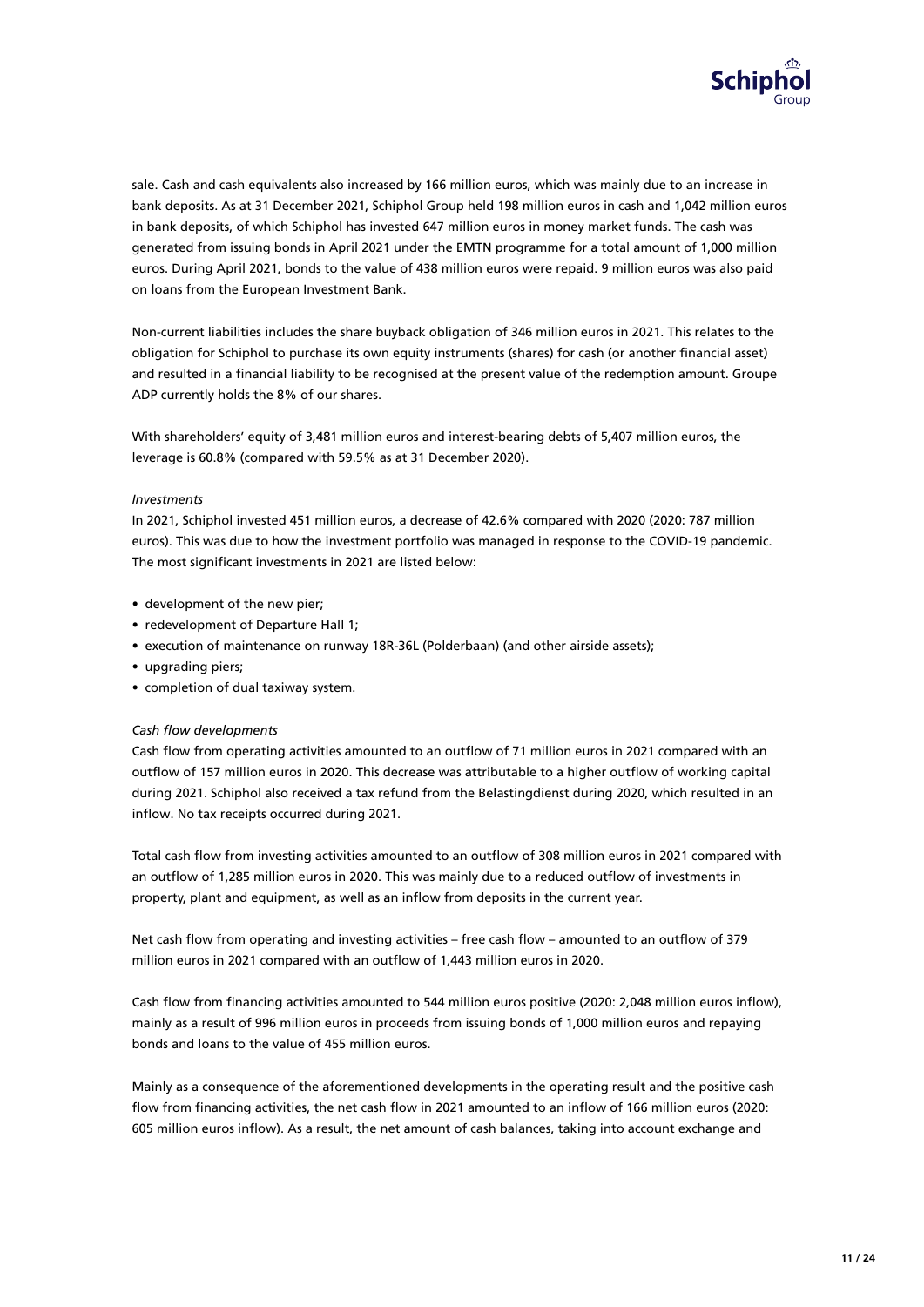

translation differences, increased from 753 million euros as at 31 December 2020 to 920 million euros as at 31 December 2021.

In addition to these cash balances, Royal Schiphol Group has access to 675 million euros in committed and 330 million euros uncommitted undrawn bank facilities.

#### *Financing*

The total amount of outstanding loans and lease liabilities increased by 541 million euros in 2021 to 5,407 million euros (2020: 4,866 million euros). The increase was mainly the result of issuing two bonds in 2021 under the Euro Medium Term Note (EMTN) programme for a total amount of 1,000 million euros. Bonds to the value of 438 million euros were repaid during 2021. 9 million euros was also paid on loans from the European Investment Bank. At present, it is possible to raise funds of up to 5 billion euros under the EMTN Programme, of which 4,415 million euros has been issued.

In addition, Schiphol Group has a Euro Commercial Paper (ECP) programme with a current limit of 1 billion euros. Schiphol Group also has a number of committed undrawn facilities to the value of 675 million euros with BNP Paribas, ABN AMRO, ING, Natwest Markets, BNG, EIB, SMBC and Rabobank. The solid financing position provides Schiphol with significant access to liquidity to manage the negative impact of COVID-19 on the business as a whole.

#### *Ratios*

The most important financing ratios set out in our financing policy are FFO/total debt, FFO/interest coverage ratios and leverage ratios. Funds From Operations (FFO) relates to cash flow from operating activities adjusted for operating working capital. In 2021, FFO increased from 153 million euros negative to 18 million euros negative. The FFO/total debt ratio reached 0.4% negative at the end of 2021 compared with 3.1% negative at the end of 2020.

The FFO/interest coverage ratio in 2021 was 0.75x positive, an increase from the 0.86x negative recorded in 2020. In addition to these two ratios, the leverage ratio is also determined (both a net leverage ratio of interest-bearing debt minus cash to EBITDA and a gross leverage ratio of interest-bearing debt to total equity plus interest-bearing debt). Due to the low EBITDA number in 2021, the net leverage ratio provides for a less meaningful number. At the end of the 2021 financial year, Schiphol group's gross leverage ratio stood at 60.8% (2020: 59.5%).

## Other developments

#### *Investments*

#### **A Pier**

On 29 November 2021, Schiphol terminated the contract with the contractor (a joint venture between Ballast Nedam and TAV Construction - "BN-TAV") for the construction of Pier A. The termination was done in an amicable way, whereby a controlled hand over of the construction site has taken place from BN-TAV to Schiphol. Schiphol is now preparing to re-tender the finalisation of construction of Pier A and expects to appoint a new contractor in the course of 2022. BN-TAV has filed significant claims for additional work and extension of time during the construction of Pier A. The basis and amount of these additional work claims are currently being reviewed but the outcome is uncertain. In return, Schiphol has submitted to BN-TAV a counterclaim for delay damages, additional costs and recoverable costs. Discussions are ongoing between BN-TAV and Schiphol in an attempt to reach an agreement on all claims and disputes**.**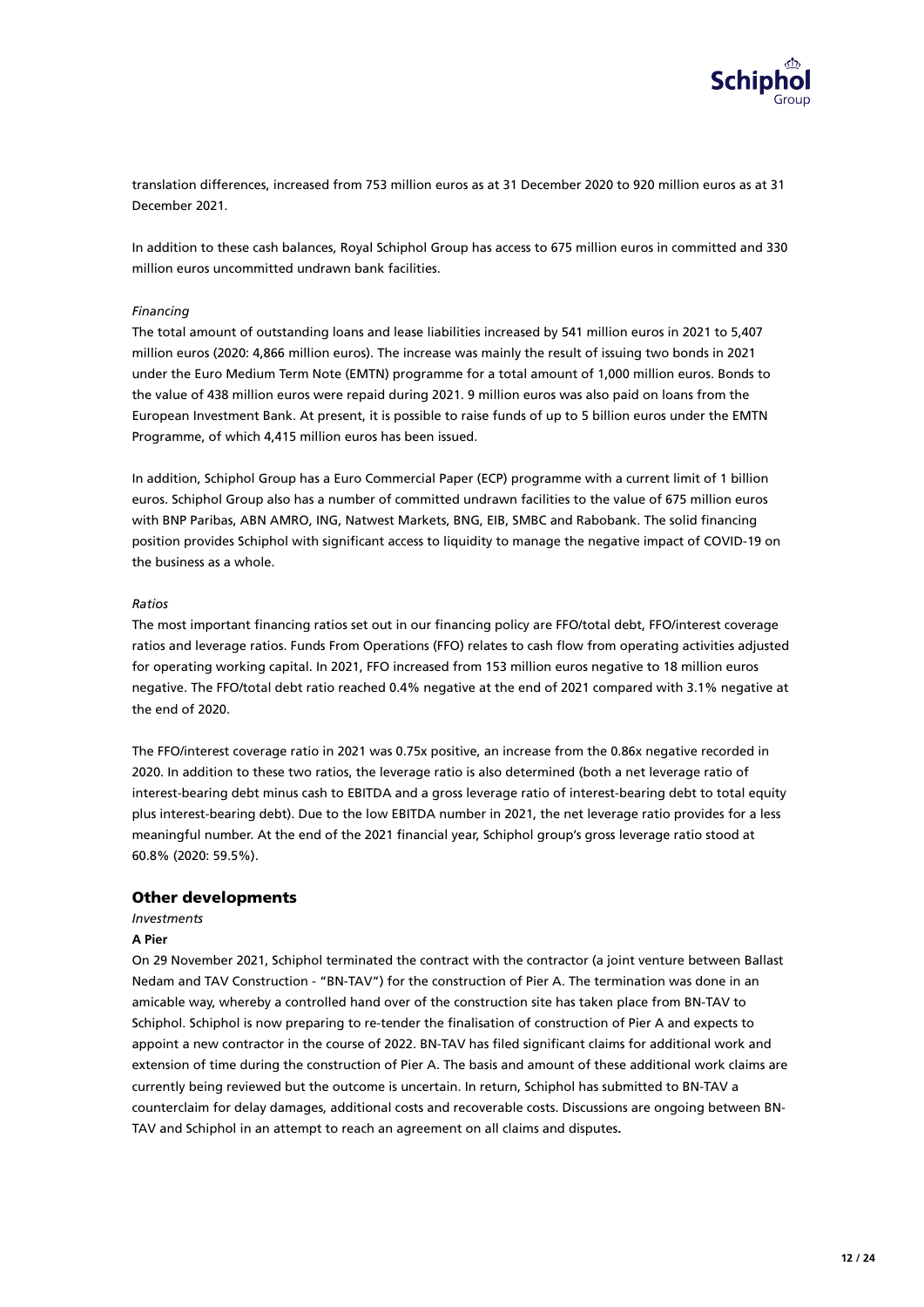

#### **Taxiway Quebec**

As from 16 December the new aircraft bridge over the A4 is in use at Schiphol. This aircraft bridge is part of the project to turn the only remaining single-lane taxiway, taxiway Quebec, at Schiphol into a dual one. There is a structure of dual taxiways for taxiing aircraft around the whole terminal complex, with the exception of taxiway Quebec. Turning Quebec into a dual taxiway increases safety at Schiphol and improves the infrastructure for airlines and Air Traffic Control the Netherlands. The dual taxiway Quebec project is taking place in phases. The first phase – the completion of the aircraft bridge with new taxiway – has reached a conclusion. The next phase involves connecting the taxiway to the previously existing taxiways. Schiphol expects this to be finished in 2025.

#### **Renovated Departure Hall 1 & Design Phase Lounge 1**

From summer 2021 passengers are set to make use of a new-and-improved Departure Hall 1. The addition of a number of elements, including a mezzanine floor, has provided more space for security, check-in and waiting areas. The second stage of this project is the redevelopment of Departure Lounge 1. We are currently in the design phase. Lounge 1 is being totally upgraded and made bigger. The adjacent offices are moving to a different location to create more space for the Lounge.

#### **DeNoize**

Start-up DeNoize started with testing soundproof windows in a real-life home environment in Zwanenburg. The company is conducting a month-long investigation into how effective the new technology is in reducing noise nuisance, in the area surrounding airports specifically. DeNoize is supported by Schiphol's Living Environment Foundation and Royal Schiphol Group.

#### **M corridor**

The corridor connecting Lounge 4 and M Pier has been transformed from a passageway into a pleasant waiting area. The remodelling of this corridor has created a larger waiting area for travellers. Sustainability was at the heart of the M corridor redevelopment.

#### **Reopening ClubLounge West**

The end of June 2021 Schiphol's Privium ClubLounge West opened after a renovation. The renovated Privium ClubLounge West – previously known as Privium Airside Lounge – is now larger than what it was before. The Lounge is an addition to the service offered by a Privium Plus membership at Amsterdam Airport Schiphol.

#### **CT scans**

The opening of the new security filter in May 2021 on the mezzanine floor of Departures 1 means that all departure and transfer filters at Schiphol are now fitted with CT scans. This is a significant step forward in terms of service for travellers and safety at Schiphol.

#### **Runway maintenance**

From 25 January until 15 May, runway 18R - 36L (**Polderbaan**) was taken out for major maintenance. During these maintenance works, an area of 600,000 square metres was renovated. 150,000 tonnes of asphalt were supplied and processed for the maintenance on the runway itself and on the surrounding taxiways. 60% of the asphalt that was removed from the runway and then recycled was used to lay the new layer of asphalt. The new asphalt on the Polderbaan Runway is an innovative asphalt mixture called Flightflex. Other works carried out on the runway include the installation of 70 kilometres of new cabling and the replacement of 2,100 runway lights, which are now more sustainable and durable LED lights. Furthermore, the maintenance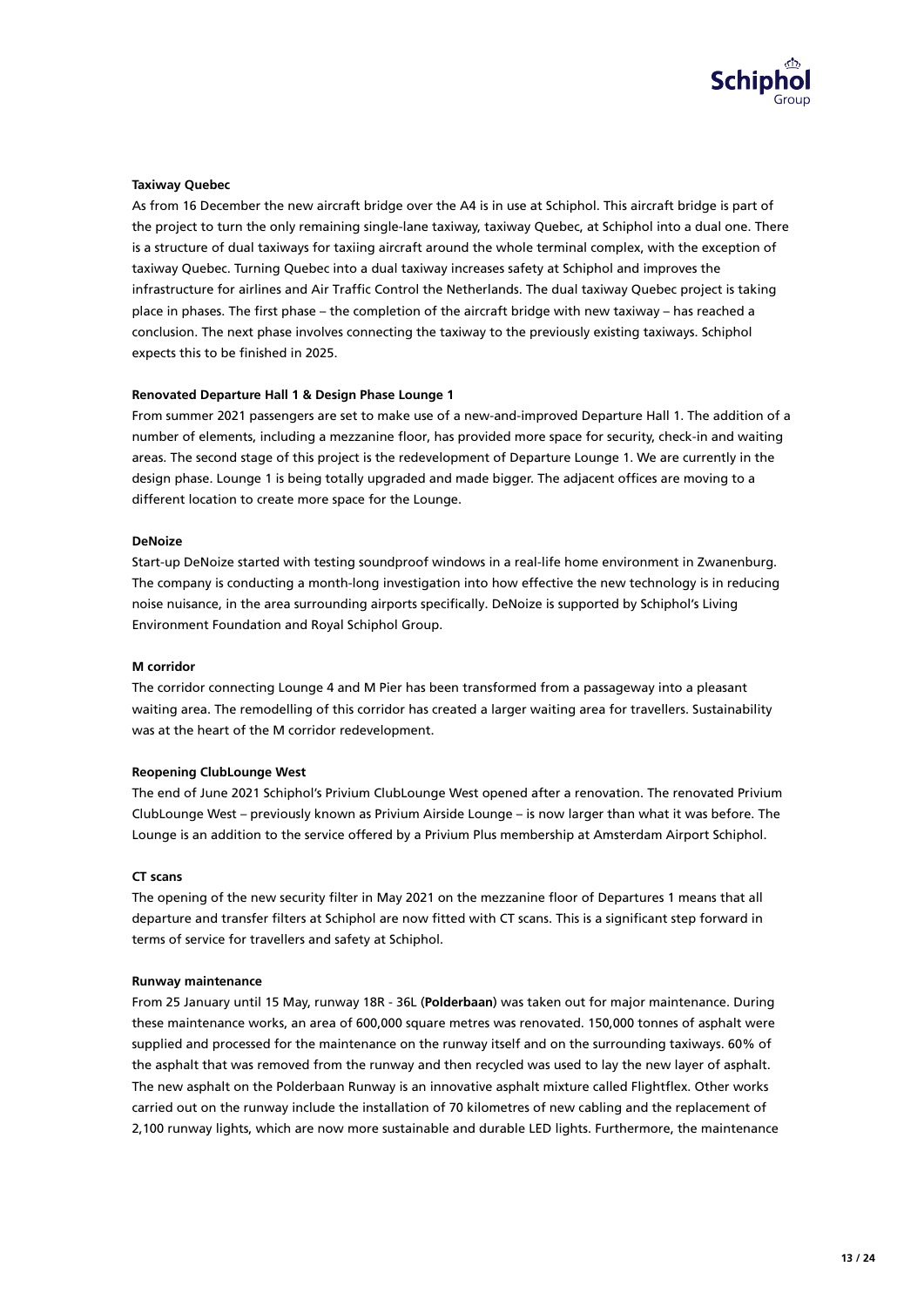

involved replacing the Instrument Landing System (ILS), a system which helps aircraft make a gradual curved approach towards the runway, under the authority of Air Traffic Control the Netherlands (LNVL).

From Monday 31 May until Monday 21 June, runway 18C - 36C (**Zwanenburgbaan**) was taken out for regular maintenance. The asphalt and markings were restored, the cabling and electrics checked, and the grassy areas around the runway were mowed.

From 12 July until 23rd July the runway 04-22 (**Oostbaan**) was unvailable for two weeks due to maintenance. Each year, the Oostbaan runway undergoes routine maintenance to keep it in good condition. Repair work will be done on the asphalt and runway markings. In addition, the wiring and electricity will be checked, the lights cleaned or replaced, and the grass in surrounding fields cut.

From 6 September until 17 September the runway 09/27 (**Buitenveldertbaan**) was taken out for major maintenance. The asphalt and markings were restored, the cabling and electrics checked, and the grassy areas around the runway were mowed.

From 27 September until 13 October runway 18L/36R (**Aalsmeerbaan**) was unavailable for major maintenance. After this, runway 06/24 (**Kaagbaan**) was taken out for maintenance from 13 October till 22 October. Regular maintenance was carried out on the runways each year to ensure the landing and take-off runways are and continue to be in good condition. Repair work was carried out on the asphalt and markings. The cabling and electricity was checked, lights were cleaned or replaced and the surrounding lawns was mowed. This work was combined with maintenance on the intersection between the Aalsmeerbaan and the Kaagbaan, Taxiway E1.

#### *Towards Net Zero in 2050*

Research carried out by Schiphol and partners in the sector has shown that sustainable taxiing uses at least 50% less fuel than standard taxiing. This can lead to significant environmental benefits as planes produce fewer emissions at the airport. The viability study revealed that major adjustments need to be made to infrastructure, processes and technology for sustainable taxiing to become standard procedure at Schiphol. All parties involved are identifying the steps necessary to make sustainable taxiing the standard procedure by 2030.

Schiphol, Wageningen University & Research (WUR) and the Netherlands Aerospace Centre (NLR) are conducting research into an innovative technology to reduce the amount of ultrafine particles in the air and improve local air quality. They are investigating whether a special kind of mist can reduce ultrafine particles around the runways.

Royal Schiphol Group participates in Synkero, a project development start-up. Synkero aims to develop a commercial plant for the production of Sustainable Aviation Fuel (SAF). This so-called "e-fuel" will be produced using green hydrogen and CO<sub>2</sub>. This green hydrogen is produced from water and renewable energy. The factory will be located in the Port of Amsterdam, which has an existing kerosene pipeline to Amsterdam Airport Schiphol. The factory is scheduled to be completed in 2027. With this plant, Synkero's ambition is to produce 50,000 tons of sustainable aviation fuel annually. The production of sustainable aviation fuel is extremely important in order to achieve climate targets.

Royal Schiphol Group has joined the Mobility Alliance, a collaboration set up to make mobility more sustainable in the Netherlands. Together with the other 25 parties involved, Schiphol is committed to working on the accessibility, business climate and business model of the Netherlands.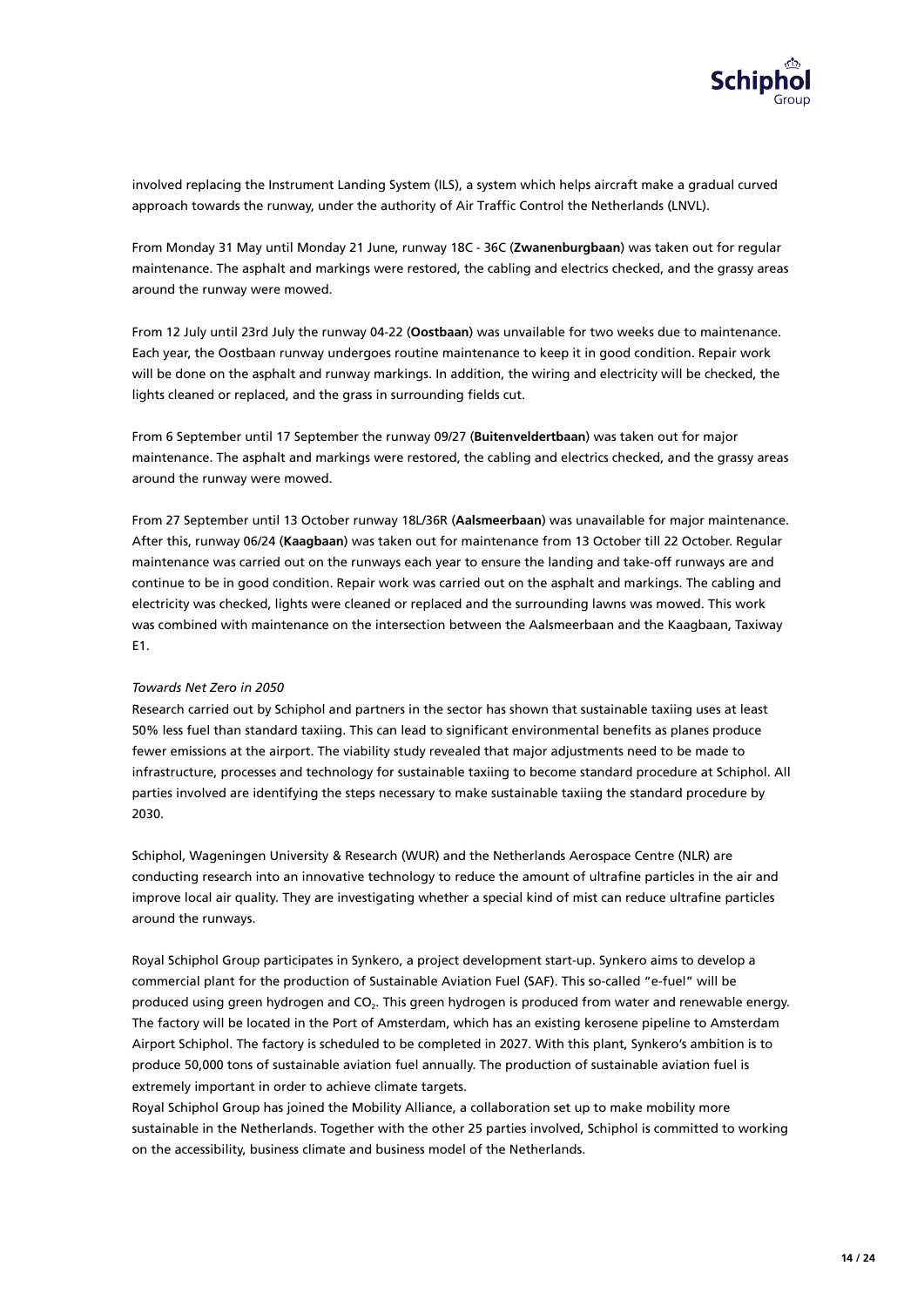

The construction of a solar park at Rotterdam The Hague Airport started. With an area of 7.7 ha and more than 37,000 solar panels, the solar park at Rotterdam The Hague Airport is one of the largest solar parks in the Southwest Netherlands region.

In September 2021 the European Commission has awarded €25 million in funding to a consortium with 29 parties called TULIPS, led by Royal Schiphol Group. The funding is part of the European Green Deal, to develop innovations that facilitate the transition to low-carbon mobility and enhance sustainability at airports. To realize these challenges in the hard to abate aviation sector, commitment from the entire chain is required. The collaboration of airports, airlines, knowledge institutes and industrial partners in this unique European consortium makes it possible to contribute significantly to sustainable aviation.

A partnership between ZeroAvia, Royal Schiphol Group and Rotterdam The Hague Innovation Airport started in october 2021 to plan zero emission commercial passenger flights between Rotterdam The Hague Airport (RTHA) and London with a 19-seater aircraft in 2024.

Schiphol is making the use of quieter and cleaner aircraft more attractive, by introducing a levy on nitrogen and offering airlines a financial incentive to use sustainable fuels. Amsterdam Airport Schiphol's new airport charges, announced at 29 October 2021, encourage a more sustainable aviation sector in various ways.

#### *Credit ratings*

On 27 August 2021 Moody's reaffirmed Royal Schiphol Group's credit rating of A1 (negative outlook). After a downgrade in July 2020 from A+ (negative outlook) to A (negative outlook) S&P reaffirmed the A rating (with negative outlook) on 28 January 2022. Both rating agencies are closely monitoring the pattern and swiftness of the traffic recovery and the subsequent financial performance. The credit ratings of Royal Schiphol Group have been unchanged since the publication of our annual results over 2020.

#### *International*

In April 2021, JFK International Air Terminal (JFKIAT), the operator of Terminal 4 at JFK International Airport in New York, reached an agreement on key terms as part of a non binding term sheet with the Port Authority of New York and New Jersey and Delta Air Lines to expand and redevelop Terminal 4. JFKIAT's managing member is Schiphol USA Inc., a U.S. afliate of Royal Schiphol Group. The expansion of Terminal 4 is not expected to lead to capital requirements for Royal Schiphol Group.

In April 2021, international services returned to Hobart after 23 years with the launch of flights between Hobart and Auckland (New Zealand). The airport built new international processing facilities in a short time to cater for these flights.

In July 2021 Royal Schiphol Group and Aéroports de Paris announced to not renew the HubLink industrial cooperation agreement, which ended on 30 November 2021.

#### *Appointments*

As of 1 March 2021 Patricia Vitalis is the new director of Airport Operations & Aviation Partnerships. She succeeded Miriam Hoekstra-van der Deen.

The Supervisory Board appointed Robert Carsouw as Royal Schiphol Group's Chief Financial Officer (CFO) as of 1 April. He succeeded Jabine van der Meijs.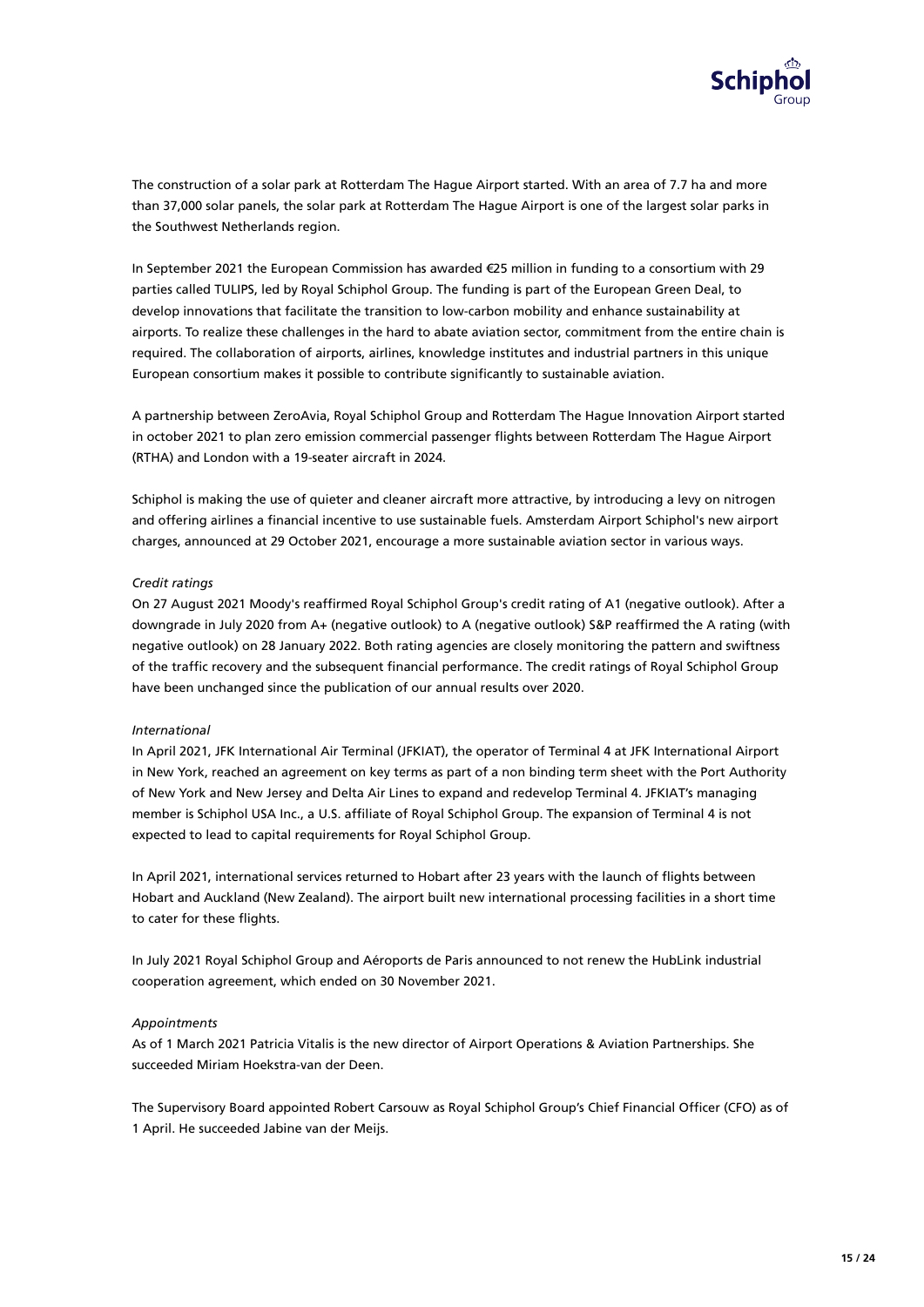

Elfrieke van Galen has joined the Supervisory Board of Royal Schiphol Group. Van Galen was appointed as of 13 April 2021 for a period of four years.

The third and final term as member of the Supervisory Board of Joop Wijn expired on 1 June 2021.

As of 15 Augustus 2021, Anne Hustinx is the new director of Procurement & Contracting at Royal Schiphol Group. She succeeds Job Verkerke. Anne Hustinx is also staying on as director of Corporate Legal. Both departments will remain independent of each other.

As of 1 September 2021, Esmé Valk was appointed as director of Human Resources at Royal Schiphol Group. She succeeds Heleen Kuijten.

As of 1 November 2021 Tony Chisnall left as director of Schiphol's Capital Programme. The programme, which manages several large construction projects, ended.

At 8 October the Supervisory Board appointed Dick Benschop as President and CEO of Royal Schiphol Group for a second term of four years. This second term will begin on 1 May 2022.

From February 2022 Mirjam de Boer-Postmus will leave as Director Asset Management at Schiphol. Sybren Hahn, who started on 1 December 2021, is the new director of Asset Management.

In 2022, Birgit Otto's second and final term as Chief Operations Officer (COO) at Royal Schiphol Group is ending. She will leave Royal Schiphol Group on 1 June 2022. In line with the reorganisation carried out by Schiphol and the desire for a more efficient business operation, the Supervisory Board has decided to reduce the size of the Management Board from four to three members. Birgit Otto will therefore leave a few months earlier and will not be replaced. As of 1 June 2022, the Management Board will consist of Dick Benschop (Chief Executive Officer), Hanne Buis (Chief Operating Officer) and Robert Carsouw (Chief Financial Officer).

#### *Principal risks and risk management*

As a result of its vital role in Dutch infrastructure to connect the Netherlands and as a safe as well as financially robust business, Royal Schiphol Group is subject to a range of strategic, operational, financial and compliance risks. Risk management (the identification and mitigation of risks) is an integral part of our business processes. The 2021 Annual Report describes Schiphol Group's risk management policy and the most important risks facing Schiphol Group.

As part of the company's regular risk management assessment, our risks have been evaluated at the year end. The outcome of the risk assessment has led to no changes to the Top Ten Risk Categories in substance, yet naming of categories is further aligned with the strategy. During the assessment, a number of key risks appear more prominent. These include potential structural changes within the airline industry as a consequence of COVID-19 plus dependency on sector partners including the major airlines. Sufficient staffing in a tight labour market is seen as a risk to delivery Quality of Service and operating in an environmental responsible manner is increasingly important in response to climate change risk. Not only is it critical for RSG to operate sustainably enabling the achievement of our 2030 most sustainable airports ambition but to be a frontrunner in influencing the industry to be more environmentally responsible. Compliance risk remains critical, particularly as the laws and regulations could become increasingly stringent. External threats also include cybercrime potentially impacting business continuity.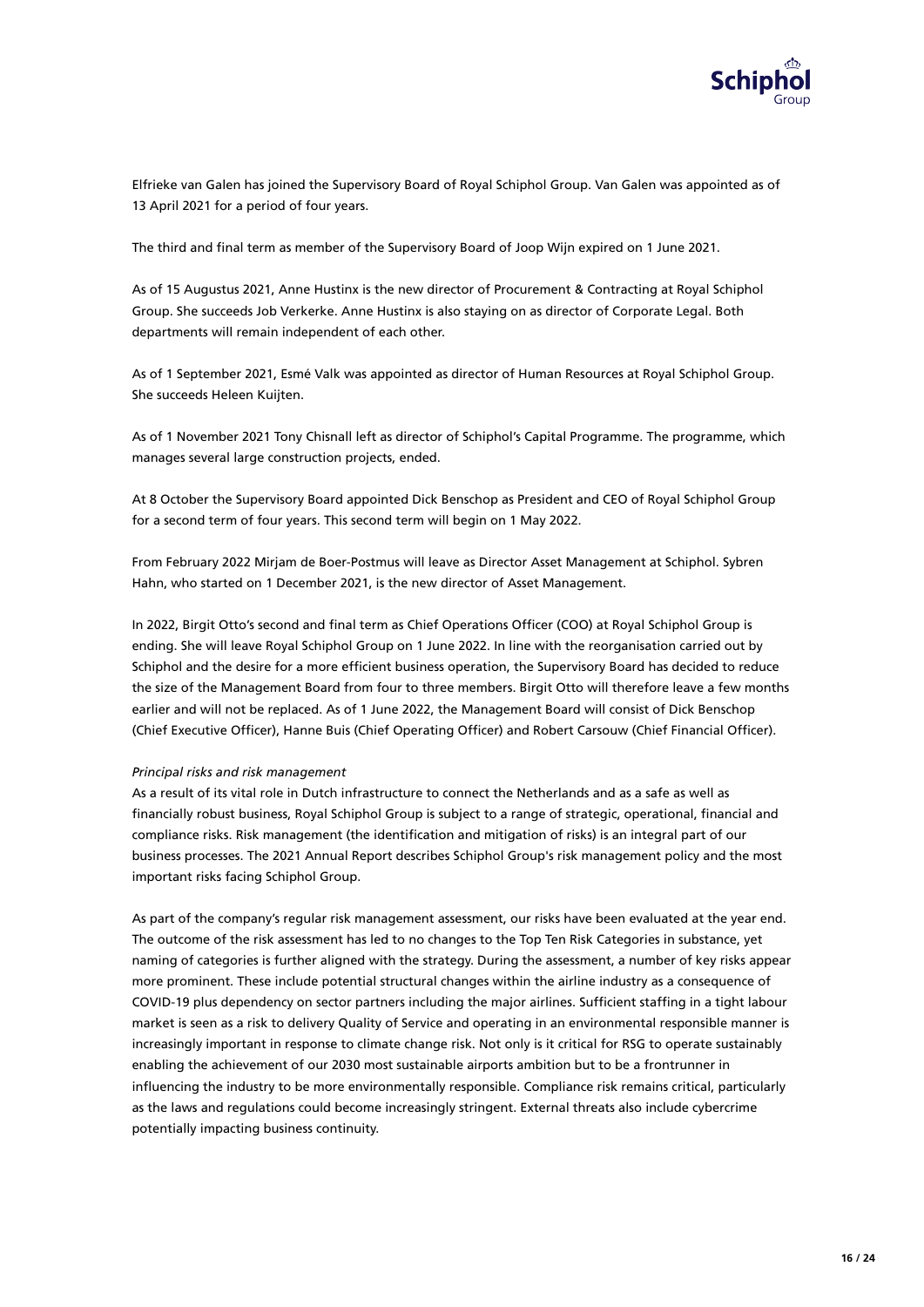

The principal risk categories are:

- Quality of Network
- Quality of Life
- Airport Service
- Business Continuity
- IT & Data Availability & Reliability
- Safety & Security
- Organisation & Workforce
- Regulation & Compliance
- Finance & Value Management
- Project Execution

# **Outlook for 2022**

The COVID-19 pandemic continues to have an adverse effect on passenger demand for air travel at Royal Schiphol Group's airports. Over the first half of 2021 passenger demand for air travel has been at a low level. However in the second half traffic increased. Although the traffic recovery remains uncertain and is naturally subject to the development of the COVID-19 virus and corresponding travel measures, Schiphol Group expects further recovery in 2022. In line with our earlier outlook we estimate that the recovery of passenger volumes to 2019 levels will not happen before 2024.

This press release may contain information that qualifies as inside information about Royal Schiphol Group *within the meaning of Article 7(1) of the Market Abuse Regulation (596/2014/EU). Marije Sotthewes, Senior Manager Finance Operations & Reporting*

Schiphol,18 February 2022

*Note for editors and investors:*

• Royal Schiphol Group also provides access to the 2021 Interim Report via https://www.schiphol.nl/en/ schiphol-group/page/financial-information/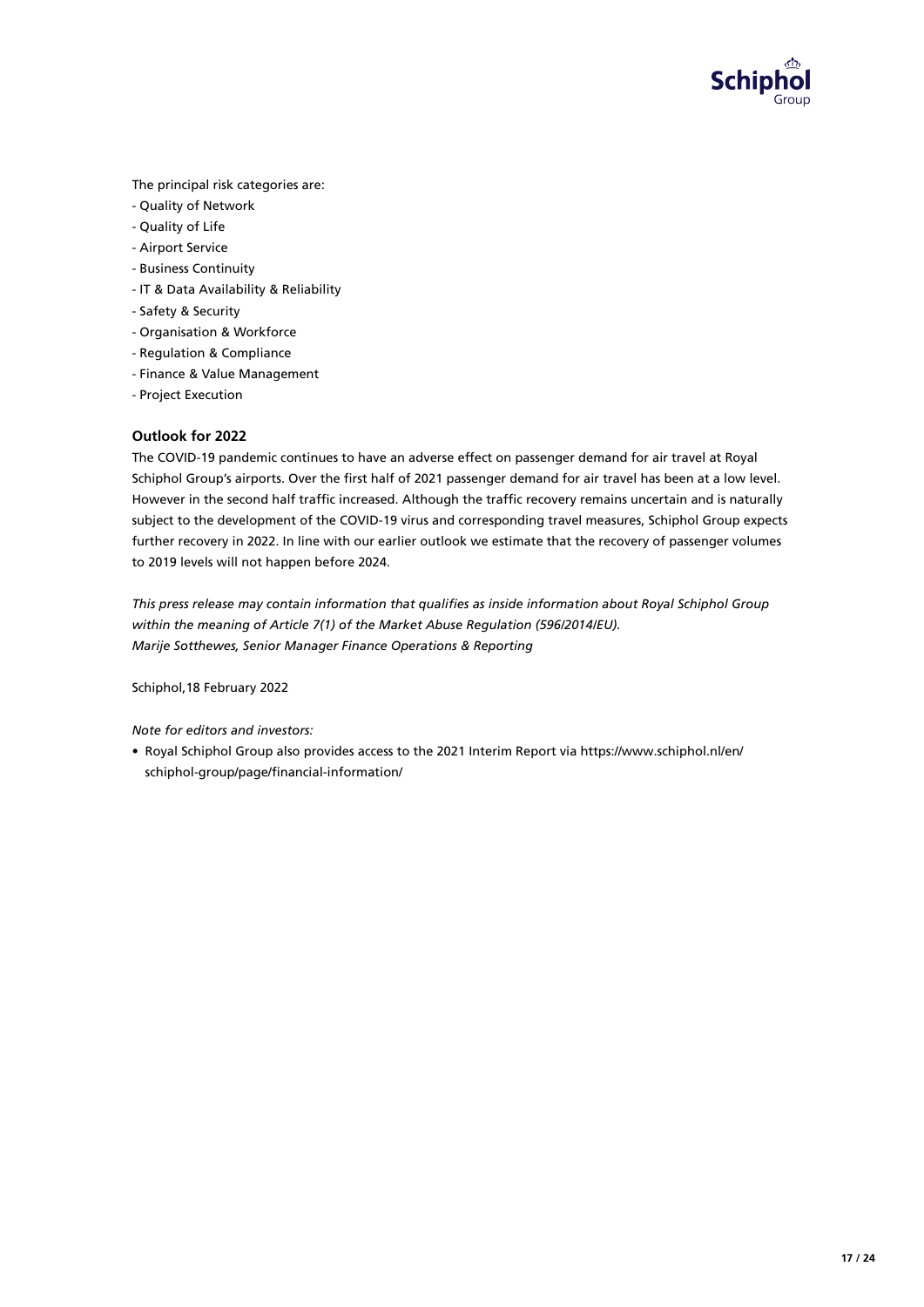

# Royal Schiphol Group 2021 unaudited condensed consolidated financial statements

| Unaudited condensed consolidated statement of income for the year ended 31 December 2021 |            |            |  |  |  |
|------------------------------------------------------------------------------------------|------------|------------|--|--|--|
| (in thousands of euros)                                                                  | 2021       | 20201      |  |  |  |
| <b>Revenue</b>                                                                           | 816,267    | 688,276    |  |  |  |
| Other results from investment property                                                   | 68,852     | $-64,459$  |  |  |  |
| Cost of outsourced work and other external costs                                         | 603,209    | 644,185    |  |  |  |
| Employee benefits                                                                        | 128,366    | 201,036    |  |  |  |
| Depreciation, amortisation and impairment                                                | 298,929    | 318,079    |  |  |  |
| <b>Total operating expenses</b>                                                          | 1,030,504  | 1,163,301  |  |  |  |
| <b>Operating result</b>                                                                  | $-145,385$ | -539,484   |  |  |  |
| Financial income                                                                         | 297,738    | 179,162    |  |  |  |
| Financial expenses                                                                       | $-112,622$ | $-120,386$ |  |  |  |
| <b>Financial income and expenses</b>                                                     | 185,116    | 58,775     |  |  |  |
| Share of result of associates and joint ventures                                         | $-2,073$   | $-107,247$ |  |  |  |
| <b>Result before income tax</b>                                                          | 37,658     | -587,956   |  |  |  |
| Income tax                                                                               | 66,053     | 164,283    |  |  |  |
| <b>Result</b>                                                                            | 103,712    | $-423.672$ |  |  |  |
| Attributable to:                                                                         |            |            |  |  |  |
| <b>Non-controlling interests</b>                                                         | $-959$     | $-5,115$   |  |  |  |
| <b>Shareholders (net result)</b>                                                         | 104,671    | $-418,557$ |  |  |  |
| <b>Earnings per share (in euros)</b>                                                     | 562        | $-2,249$   |  |  |  |

1) Restated due to the impact of the expiration of the long-term industrial cooperation ('HubLink') and cross-participation agreement with Groupe ADP, the recognition of a financial liability for the share buyback obligation of our own shares as well as an accounting policy change related to intangible assets.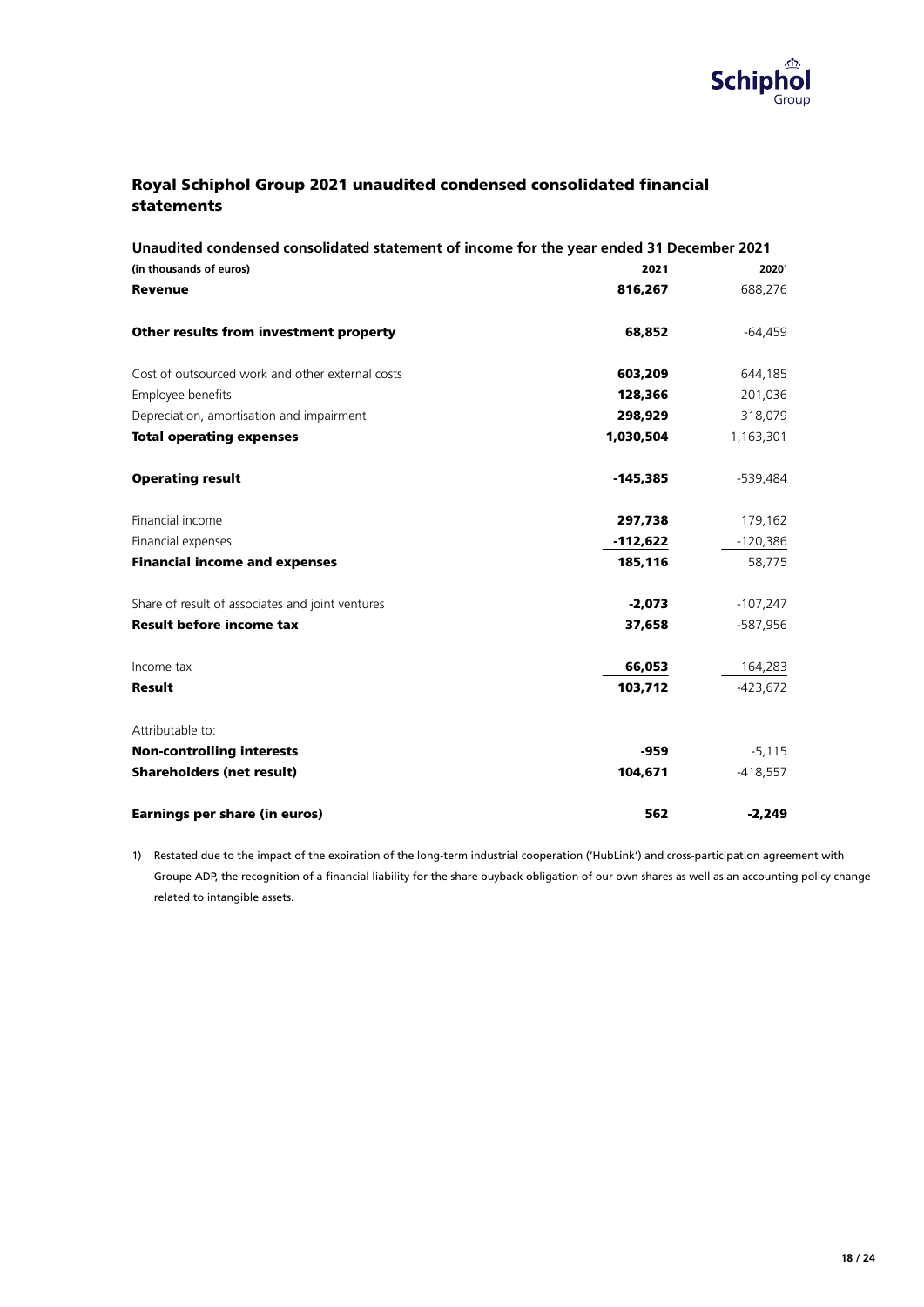

# **Unaudited consolidated statement of comprehensive income for the year ended 31 December 2021**

| (in thousands of euros)                                        | 2021    | 20201      |
|----------------------------------------------------------------|---------|------------|
| Result                                                         | 103,712 | -423,672   |
| Foreign currency translation differences                       | 6,741   | $-2,755$   |
| Changes in fair value on hedge transactions                    | 16,511  | $-5,233$   |
| Share of OCL of associates after taxes                         | 16,742  | $-21,622$  |
| Other comprehensive income, net of tax, to be reclassified to  |         |            |
| profit or loss in subsequent periods:                          | 39,993  | -29,610    |
| Remeasurements of defined benefit liability                    | 2,816   | 2,019      |
| Share of OCI of associates after taxes                         |         | -0         |
| Other comprehensive income, net of tax, not to be reclassified |         |            |
| to profit or loss in subsequent periods:                       | 2,816   | 2,019      |
| Other comprehensive income for the year                        | 42,810  | $-27,591$  |
| Total comprehensive income for the year                        | 146,522 | $-451,263$ |
| Attributable to:                                               |         |            |
| <b>Non-controlling interests</b>                               | -959    | $-5,115$   |
| <b>Shareholders (net result)</b>                               | 147,480 | $-424,525$ |

1) Restated due to the impact of the expiration of the long-term industrial cooperation ('HubLink') and cross-participation agreement with Groupe ADP, the recognition of a financial liability for the share buyback obligation of our own shares as well as an accounting policy change related to intangible assets.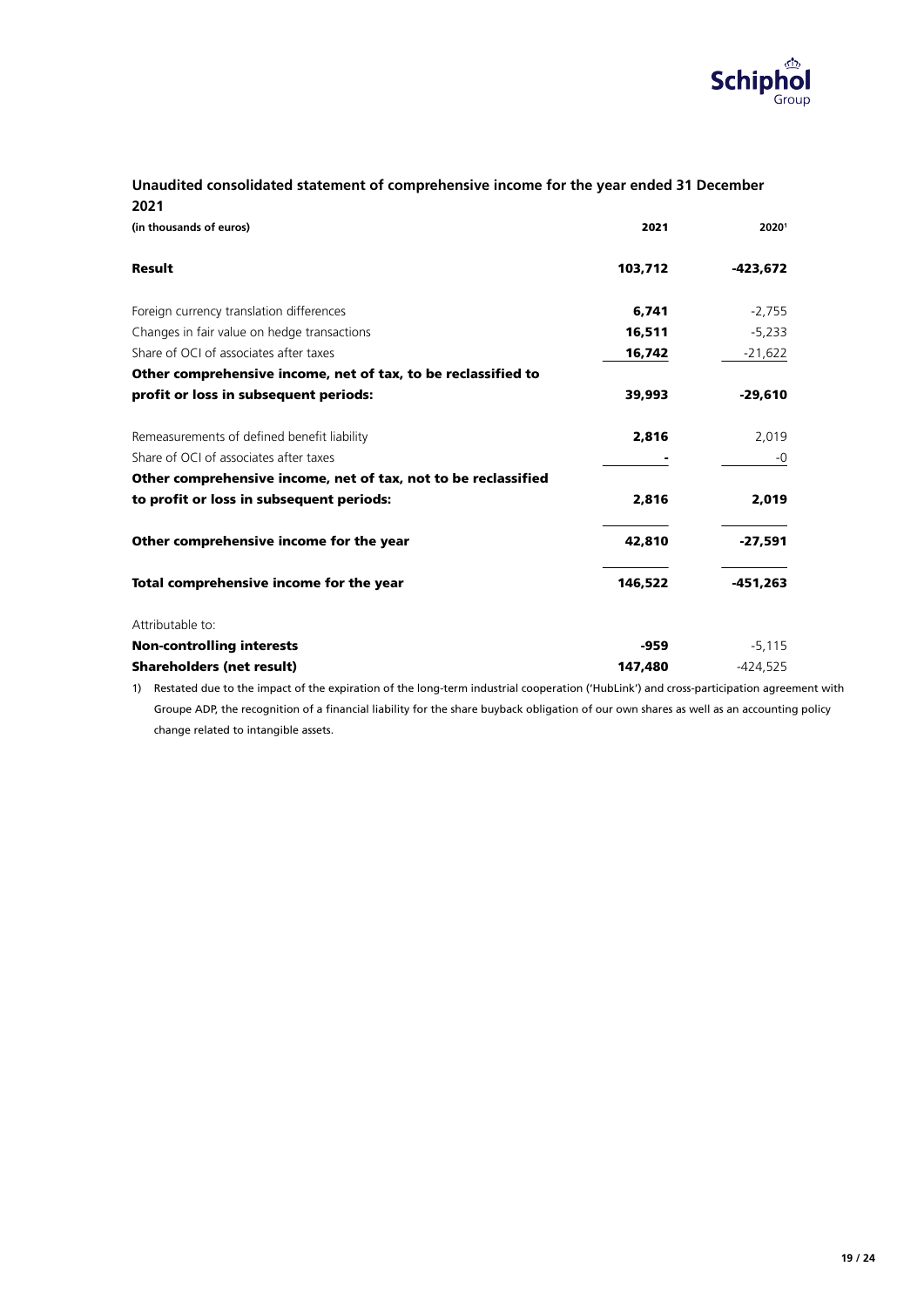

# **Unaudited consolidated statement of financial position as at 31 December 2021** Assets

| (in thousands of euros)                        |           | 31 December 2021 31 December 2020 |
|------------------------------------------------|-----------|-----------------------------------|
|                                                |           |                                   |
| Intangible assets                              | 107,225   | 93,324                            |
| Assets used for operating activities           | 3,498,289 | 3,236,980                         |
| Assets under construction or development       | 1,183,541 | 1,312,075                         |
| Investment property                            | 1,822,380 | 1,722,904                         |
| Deferred tax assets                            | 266,719   | 199,936                           |
| Equity-accounted associates and joint ventures | 455,737   | 1,067,613                         |
| Loans to associates                            | 143,171   | 138,628                           |
| Other non-current receivables                  | 35,261    | 38,374                            |
| <b>Non-current assets</b>                      | 7,512,323 | 7,809,834                         |
| Trade and other receivables                    | 561,753   | 673,949                           |
| Current income tax assets                      | 0         | 465                               |
| Cash and cash equivalents                      | 919,760   | 753,449                           |
| Assets held for sale                           | 896,979   |                                   |
| <b>Current assets</b>                          | 2,378,492 | 1,427,863                         |
| <b>Total assets</b>                            | 9,890,815 | 9,237,697                         |

1) Restated due to the impact of the expiration of the long-term industrial cooperation ('HubLink') and cross-participation agreement with Groupe ADP, the recognition of a financial liability for the share buyback obligation of our own shares as well as an accounting policy change related to intangible assets.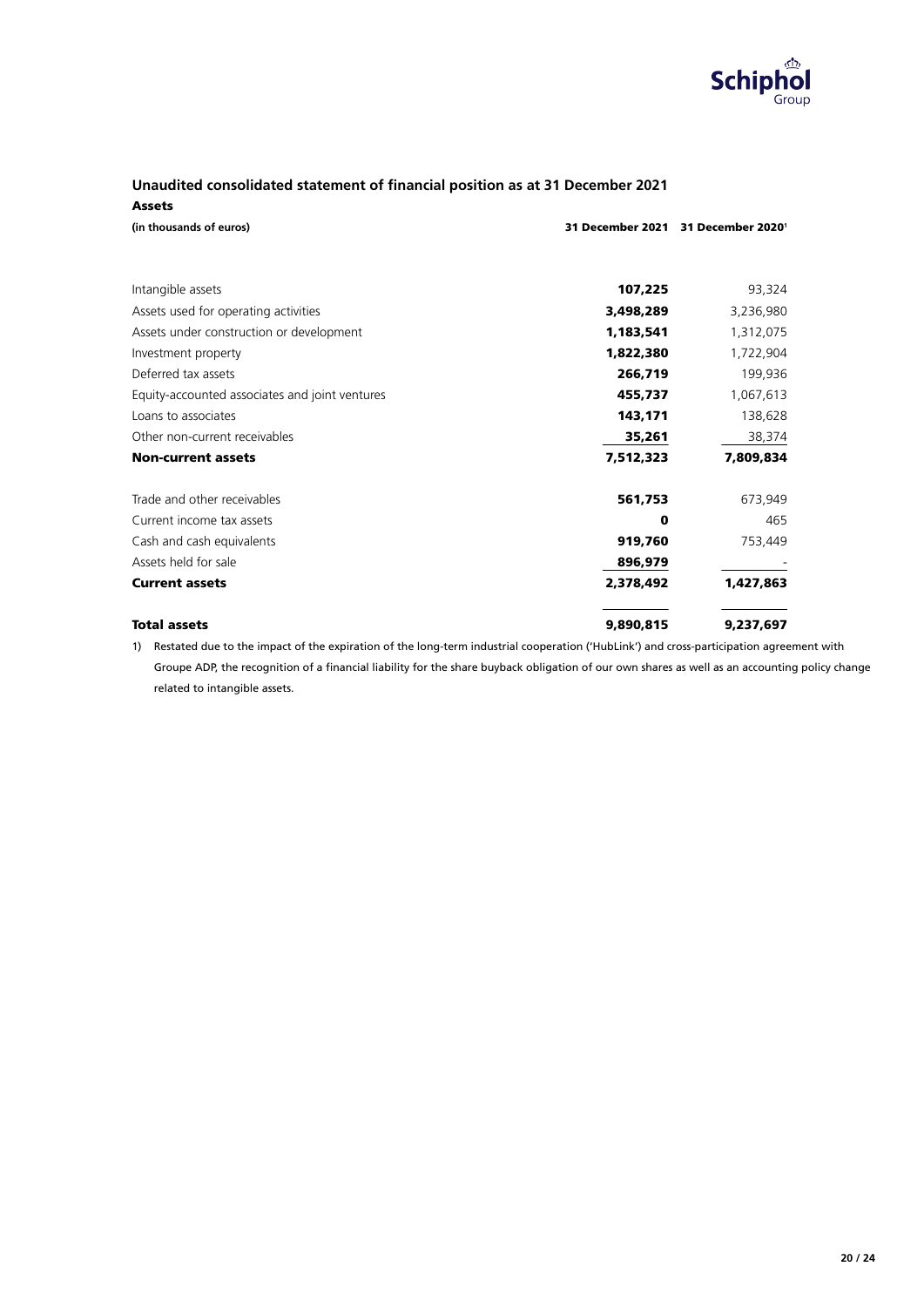

# Equity and liabilities

| (in thousands of euros) |  |
|-------------------------|--|
|-------------------------|--|

| Issued share capital                                | 84,511    | 84,511     |
|-----------------------------------------------------|-----------|------------|
| Share premium                                       | 362,811   | 362,811    |
| Retained profits                                    | 3,082,906 | 2,978,234  |
| Other reserves                                      | $-48,907$ | $-112,958$ |
| <b>Equity attributable to owners of the Company</b> | 3,481,321 | 3,312,598  |
| Non-controlling interests                           | 49,516    | 50,271     |
| <b>Total equity</b>                                 | 3,530,837 | 3,362,869  |
| Loans and borrowings                                | 5,383,598 | 4,403,874  |
| Financial liability - Share buyback obligation      | 346,282   | 371,408    |
| Employee benefits                                   | 53,524    | 63,281     |
| Provisions                                          | 27,985    | 36,251     |
| Deferred tax liabilities                            | 12,629    | 11,752     |
| Other non-current liabilities                       | 103,499   | 105,086    |
| <b>Non-current liabilities</b>                      | 5,927,517 | 4,991,652  |
| <b>Borrowings</b>                                   | 6,299     | 444,092    |
| Current income tax liabilities                      | 6,763     | 3,565      |
| Provisions                                          | 4,600     | 7,484      |
| Trade and other payables                            | 414,800   | 428,035    |
| <b>Current liabilities</b>                          | 432,461   | 883,176    |
| <b>Total liabilities</b>                            | 6,359,978 | 5,874,828  |
| <b>Total equity and liabilities</b>                 | 9,890,815 | 9,237,697  |

1) Restated due to the impact of the expiration of the long-term industrial cooperation ('HubLink') and cross-participation agreement with Groupe ADP, the recognition of a financial liability for the share buyback obligation of our own shares as well as an accounting policy change related to intangible assets.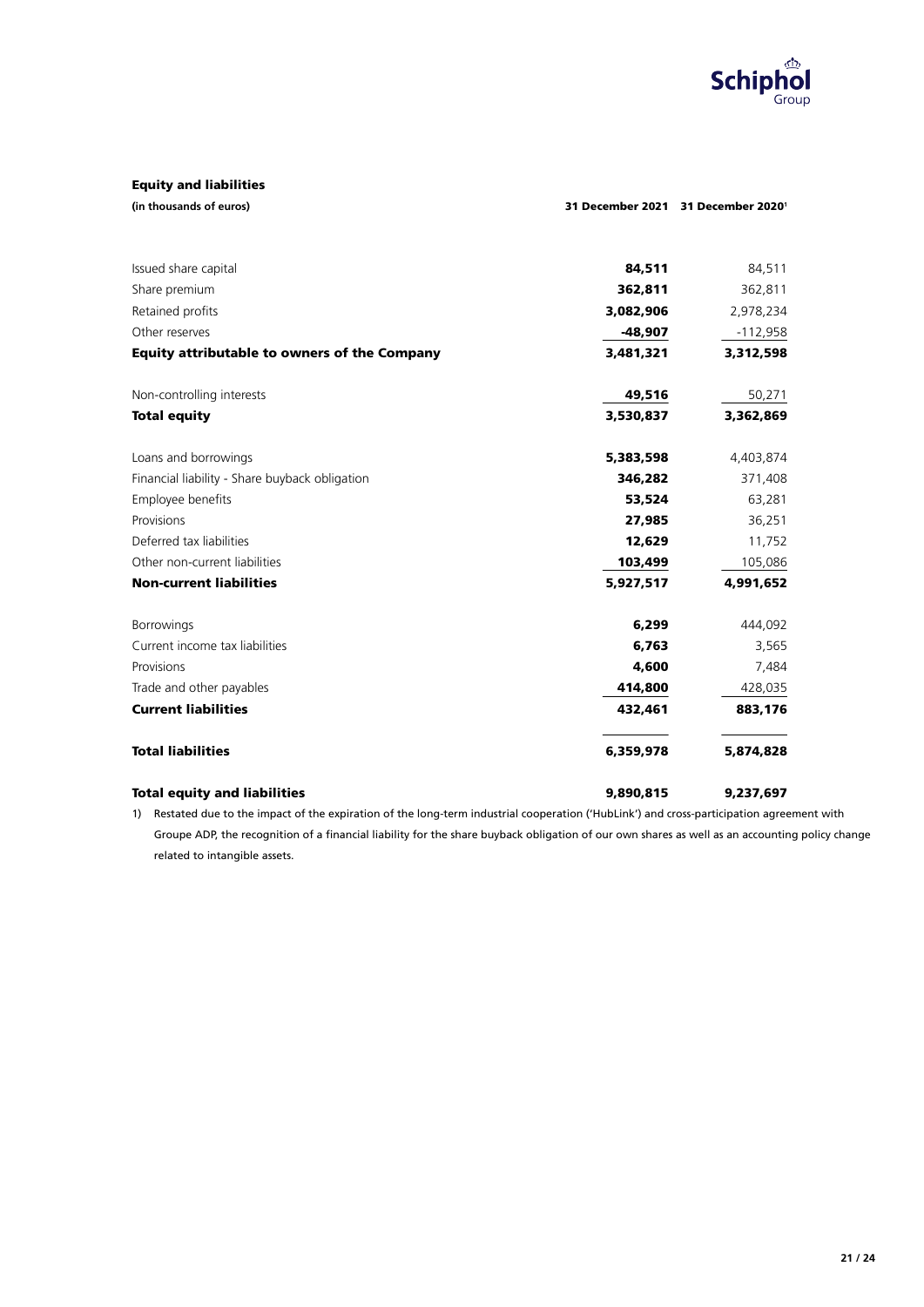

# **Unaudited condensed consolidated statement of changes in equity for the year ended 31 December 2021**

|                                     | <b>Attributable to shareholders</b> |                          |                   |              |                  |                    |
|-------------------------------------|-------------------------------------|--------------------------|-------------------|--------------|------------------|--------------------|
|                                     | <b>Issued</b>                       |                          |                   |              | <b>Non</b>       |                    |
|                                     | share                               | <b>Share</b>             | <b>Retained</b>   | <b>Other</b> | controlling      |                    |
| (in thousands of euros)             | capital                             | Premium                  | profits           | reserves     | <b>interests</b> | Total <sup>1</sup> |
| <b>Balance at 31 December 2019</b>  | 84,511                              |                          | 362,811 3,954,697 | $-85,368$    |                  | 55,386 4,372,036   |
| Change in accounting policy         |                                     | $\overline{\phantom{a}}$ | $-35,623$         |              |                  |                    |
| Restatement due to accounting error |                                     |                          | -522,282          |              |                  |                    |
| <b>Balance at 1 January 2020</b>    | 84,511                              |                          | 362,811 3,396,792 | $-85,368$    |                  | 55,386 3,814,131   |
| Profit for the year                 |                                     |                          | -418,557          |              | $-5,115$         | -567,745           |
| Other comprehensive income          |                                     |                          |                   | $-27,591$    | $\blacksquare$   | -27,591            |
| <b>Comprehensive income</b>         |                                     |                          | - -418,557        | $-27,591$    | $-5,115$         | $-451,264$         |
| Payments of dividends               |                                     |                          |                   |              |                  |                    |
| <b>Balance as at 31 December</b>    |                                     |                          |                   |              |                  |                    |
| 2020                                | 84,511                              |                          | 362,811 2,978,234 | $-112,959$   |                  | 50,271 3,362,868   |
| Result for the year                 |                                     | $\overline{\phantom{a}}$ | 104,671           | 21,241       | $-959$           | 124,952            |
| Other comprehensive income          |                                     |                          |                   | 42,810       |                  | 42,810             |
| <b>Comprehensive income</b>         |                                     |                          | 104,671           | 64,050       | $-959$           | 167,762            |
| Payments of dividends               |                                     |                          |                   |              |                  |                    |
| Other                               |                                     |                          |                   |              | 205              |                    |
| <b>Balance as at 31 December</b>    |                                     |                          |                   |              |                  |                    |
| 2021                                | 84,511                              |                          | 362,811 3,082,906 | $-48,907$    |                  | 49,516 3,530,837   |

1) Restated due to the impact of the expiration of the long-term industrial cooperation ('HubLink') and cross-participation agreement with Groupe ADP, the recognition of a financial liability for the share buyback obligation of our own shares as well as an accounting policy change related to intangible assets.

|                                                   | Dividend for 2020, | Dividend for 2019, |  |
|---------------------------------------------------|--------------------|--------------------|--|
|                                                   | paid in 2021       | paid in 2020       |  |
| Dividend attributable to shareholders (in euros)  | ۰                  | 0                  |  |
| Average number of shares in issue during the year | 186,147            | 186,147            |  |
| Dividend per share (in euros)                     | $\blacksquare$     | 0                  |  |

No dividends will be distributed for the financial years of 2021 and 2020.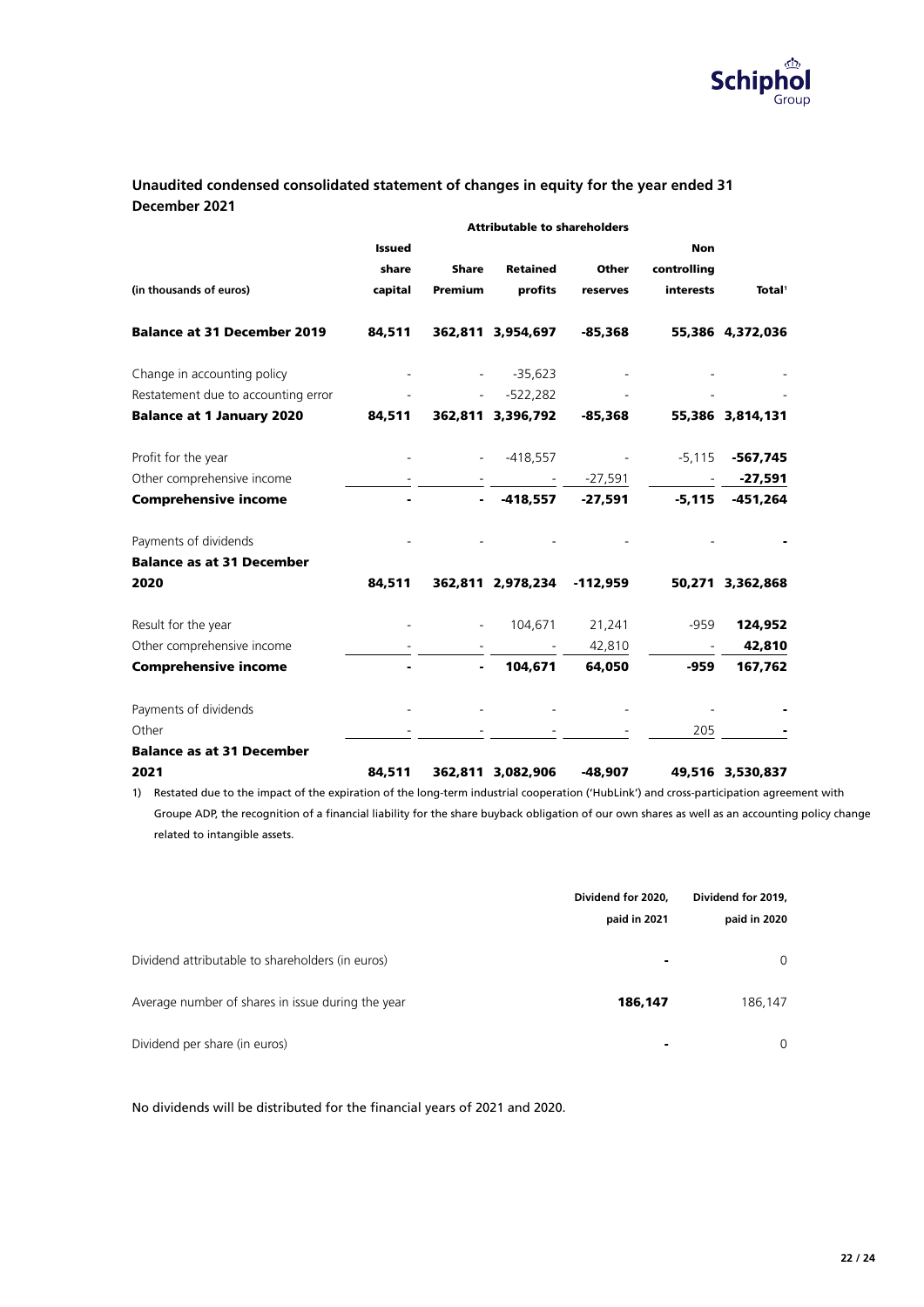

| (in thousands of euros)                                       | 2021       | 20201      |
|---------------------------------------------------------------|------------|------------|
| Cash flow from operations                                     | 17,605     | -159,884   |
| Paid and received income tax, interest and dividends received | $-88,392$  | $-12,464$  |
| <b>Cash flow from operating activities</b>                    | $-70,786$  | $-157,151$ |
| Cash flow from investing activities                           | -307,817   | -1,285,390 |
| <b>Free cash flow</b>                                         | $-378.604$ | -1,442,541 |
| Cash flow from financing activities                           | 544,892    | 2,047,703  |
| <b>Net cash flow</b>                                          | 166,289    | 605,161    |
| Opening balance of cash and cash equivalents                  | 753,449    | 155,072    |
| Net cash flow                                                 | 166,289    | 598,360    |
| Exchange and translation differences                          | 23         | $-17$      |
| Closing balance of cash and cash equivalents                  | 919,760    | 753,449    |

## Unaudited consolidated statement of cash flows for the year ended 31 December 2021

1) Restated due to the impact of the expiration of the long-term industrial cooperation ('HubLink') and cross-participation agreement with Groupe ADP, the recognition of a financial liability for the share buyback obligation of our own shares as well as an accounting policy change related to intangible assets.